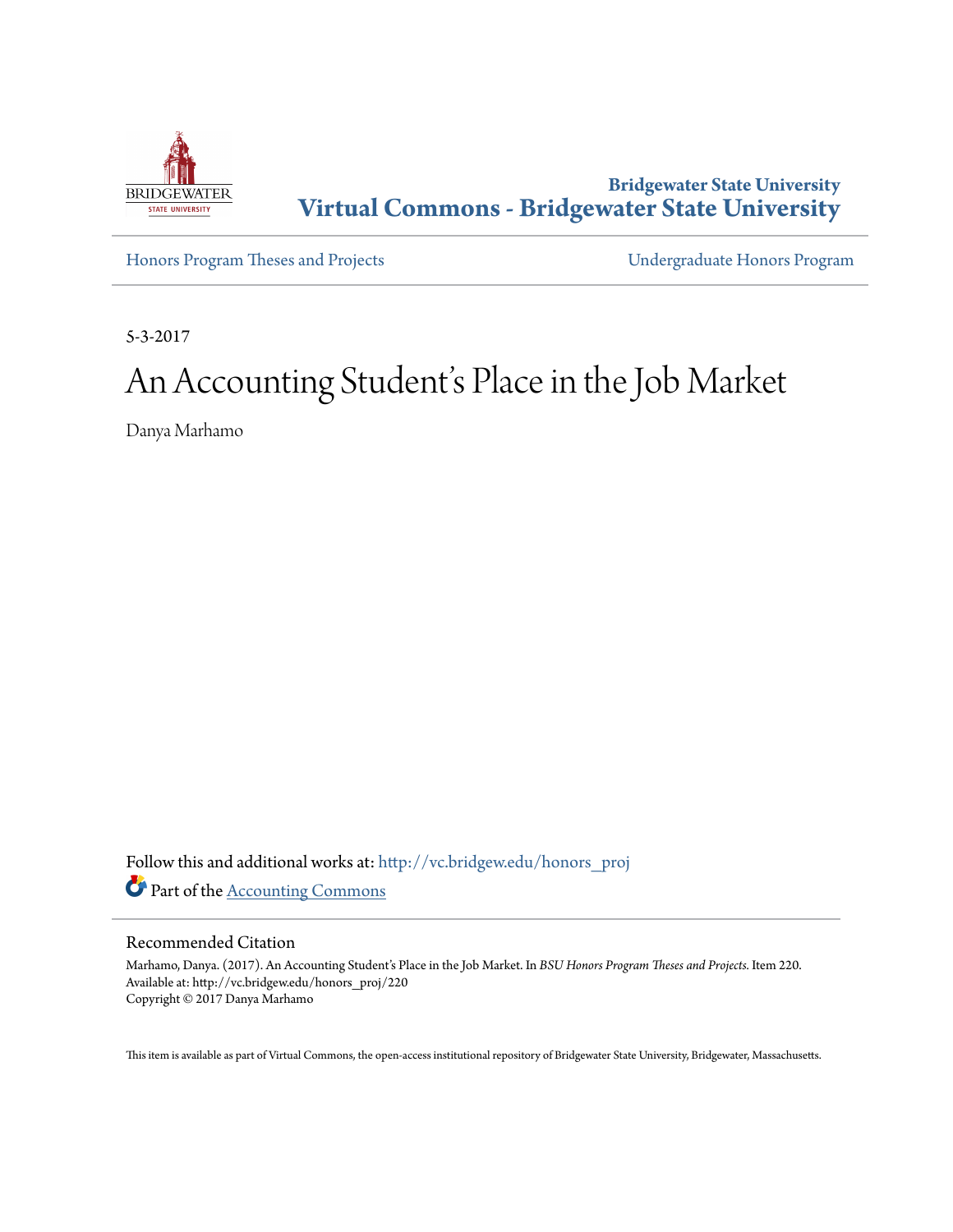An Accounting Student's Place in the Job Market

Danya Marhamo

Submitted in Partial Completion of the Requirements for Departmental Honors in Accounting and Finance

Bridgewater State University

May 3, 2017

Professor Caitlin Finning-Golden, Thesis Director Dr. Mark Crowley, Committee Member Professor Stephen J. Nedder, Jr., Committee Member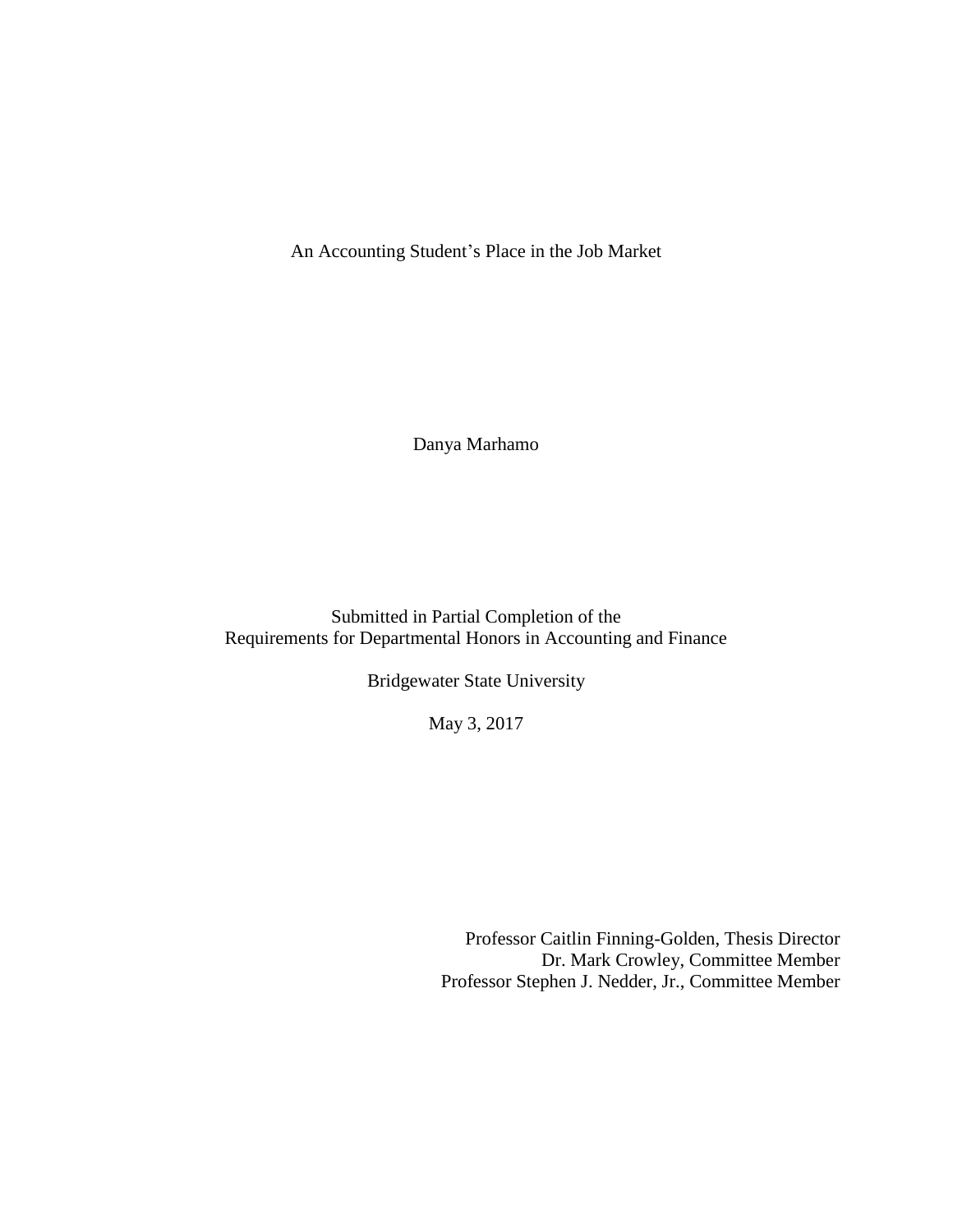Chanakya, teacher, philosopher, economist, jurist and royal advisor, once said "Before you start some work, always ask yourself three questions - Why am I doing it, What the results might be, and Will I be successful. Only when you think deeply and find satisfactory answers to these questions, go ahead."<sup>1</sup> As an accounting student, the road to finding a career is not narrow. A student must focus on their GPA, extracurricular activities, and school-life balance all while under a tremendous amount of stress. Even after working hard to maintain this, it is up to the company hiring criteria on whether or not the individual is offered an internship or job. The main goal in writing this thesis is to explore the hiring process and compare it with a student's education. This paper looks at the ladder of jobs one may obtain depending on the size of the company, (i.e. large or medium) a public or private firm, and with the applicants level of education straight out of college (i.e. bachelors' degree (120 credit hours) and master's degree (150 credit hours). This thesis answers the question: What is a Bridgewater State University accounting student's place in the job market? by exploring four sub questions: What kind of careers may one find in accounting? What traits do employers look for when looking at accounting students? Does Bridgewater State University prepare students for life after Bridgewater State University? Does the average accounting student feel secure in their current standing?

My research done throughout the past two semesters has explored what the most desired attributes accounting majors must possess for a company or accounting firm in Massachusetts to hire them. While focusing on the student, it dug in to the details of what specific attributes a student must have in order to stand out in the eyes of an employer and obtain the position they desire.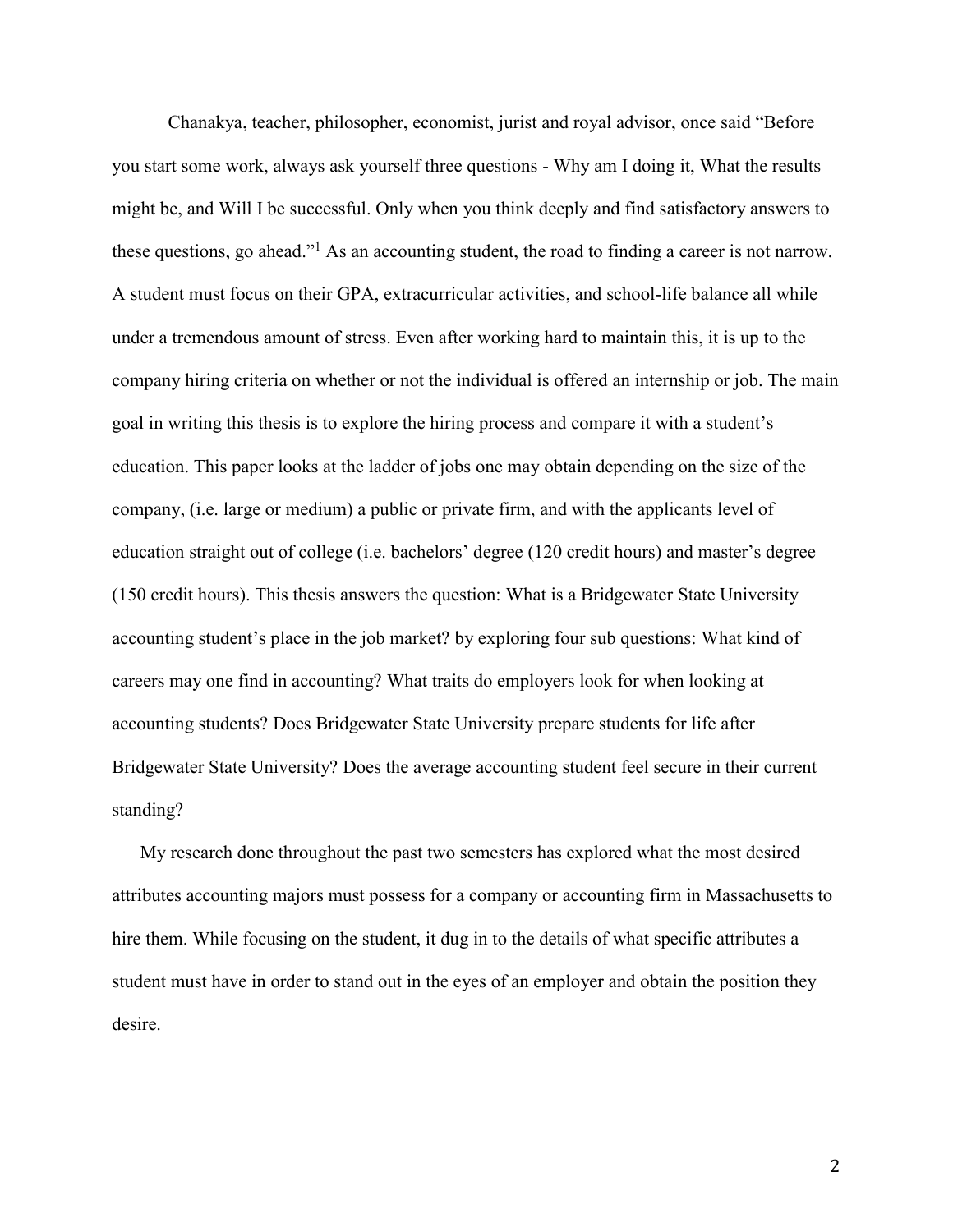For confused undergraduate or graduate students who do not know what path they would like to take and what job they may obtain with an accounting degree, nearing the end of their college education is a stressful time. As the President of the Bridgewater State University Accounting and Finance Club, I try to advise my fellow classmates on how they should be preparing for their life after college. I use the knowledge I have gained from speaking with human recourses recruiters and my colleagues during former internships to give meaning and facts to back up what I relay to members.

### Sub Topic 1: What kind of careers may one find in accounting?

When exploring the accounting field, one must see that accountants are in high demand throughout all kinds of industries and positions, including entry level. Accountants hold the knowledge needed to perform many important functions throughout a business. So, this begs the question: what specific kinds of careers may individuals find in accounting? When digging further into this topic we must look to the individual and what they prefer. Does an individual prefer a high salary or low salary job? Are they willing to work more than 40 hours a week? Would the individual prefer to travel for work to clients or stay at the office? Does the individual have 150 credit hours? If not, are they interested in obtaining 150 credit hours? If they obtain their 150 credit hours, are they interested in taking the CPA exam? Lastly, is the individual willing to go back to school and receive another degree that they may apply with their accounting experience to enhance their abilities? Yes, an individual must reflect at their personal views of a perfect job.

The roles and requirements of accountants vary from one type of accountant to another to another. Accountants perform so much more than just bookkeeping tasks; they also perform fraud auditing, payroll reporting, and accurately report financial information to the government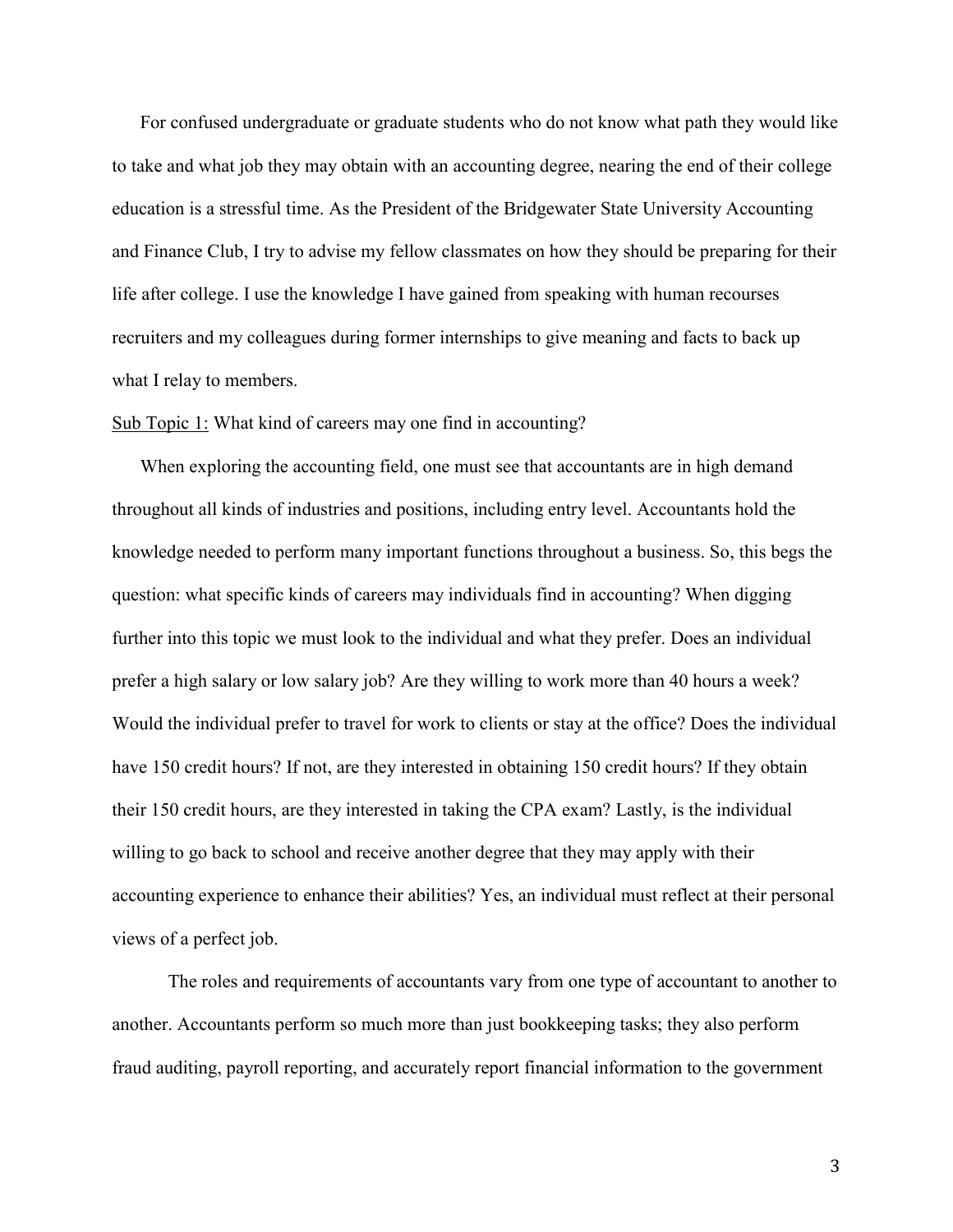and shareholders. Accountants allow businesses and individuals to understand and evaluate profitability, which creates a need for accountants in almost every industry.<sup>2</sup> This means that whatever interests an individual has, whether it be entertainment, government, fashion, and even travel, one may have a career in that industry. According to the Bureau of Labor Statistics, the accounting industry is expected to grow at a rate of  $11\%$  from 2014 to 2024, which is faster than the average in all occupations.<sup>3</sup> This means that there are more and more opportunities and needs for accountants and students interested in perusing a degree and career in accountancy. As the economy grows, so will the need of workers who know how to examine and prepare financial statements.

Accountants usually complete and examine financial statements, compute taxes owed, prepare tax returns, assess financial operations, and suggest ways to reduce cost wile enhancing revenues.<sup>3</sup> The Bureau of Labor Statistics examines six different types of accountants and auditors: public accountants, management accountants, government accountants, internal auditors, external auditors, and information technology auditors. Among them, the duties interconnect. Public accountants perform auditing, tax, and consulting work for corporations, governments, and individuals. Public accountants are usually Certified Public Accountants (CPAs), and either have their own business or work for a public accounting firm. An example of a public accountant is a forensic accountant. Their duties include investigating financial crimes like securities fraud, embezzlement, bankruptcies, and contract disputes.<sup>3</sup> The information that public accountants prepare is usually used by the Securities and Exchange Commission (SEC), stockholders, financial institutions, and the general public. Management accountants, who are also called cost, managerial, industrial, corporate, or private accountants record and analyze the financial information of the organizations in which they work including budgeting and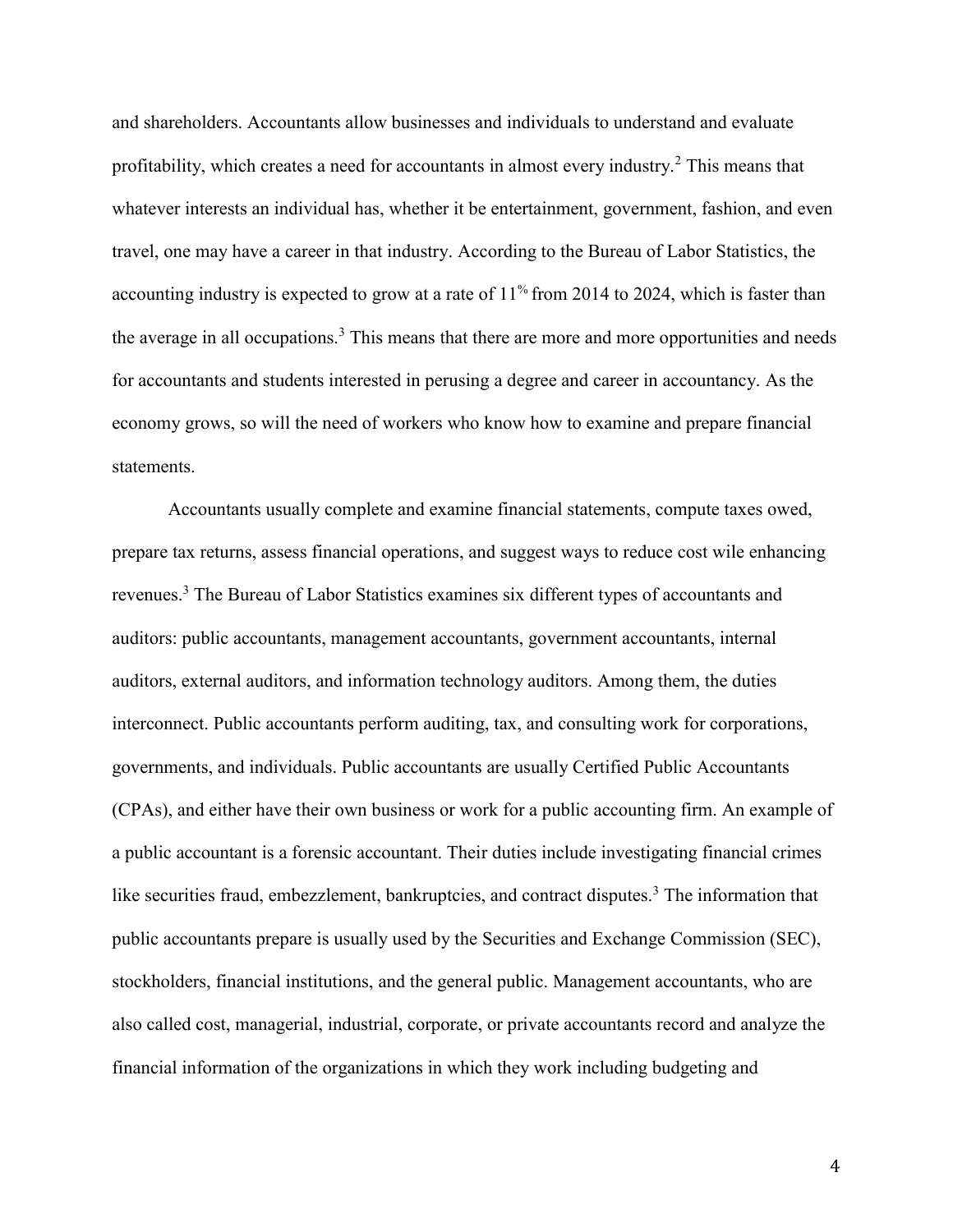performance evaluations, which is then used internally by business managers.<sup>3</sup> Government accountants record and analyze financial statements of government agencies as well as audit private businesses and individuals whose activities raise suspicion under government regulations or taxation.<sup>3</sup> Internal auditors check for mismanagement of an organization's funds and identify ways to improve finding and eliminating waste and fraud.<sup>3</sup> An example of an internal auditor is an information technology auditor. They review controls for their organization's computer systems to ensure that the financial data comes from a reliable source.<sup>3</sup> External auditors perform similar duties as internal auditors, but are not employed by the organization. They check to see if the financial statements have been properly prepared and reported.<sup>3</sup>

According to the Bureau of Labor Statistics, there are many opportunities for advancement within these different accounting fields. Entry level public accountants often advance to senior positions with more responsibility in one or two years. Those who excel may become supervisors, managers, or partners, open their own public accounting firm, or transfer to executive positions in management accounting or internal auditing in private firms.<sup>3</sup> Management accountants often start as cost accountants, junior internal auditors, or in other entry level accounting positions. They may advance to accounting manager, chief cost accountant, budget director, or manager of internal auditing. Some become controllers, treasurers, financial vice presidents, chief financial officers, or corporation presidents.<sup>3</sup> Public accountants, management accountants, and internal auditors can move from one aspect of accounting and auditing to another. Public accountants often move into management accounting or internal auditing.<sup>3</sup> This shows how flexible a position in accounting is and just how much opportunity there is for growth.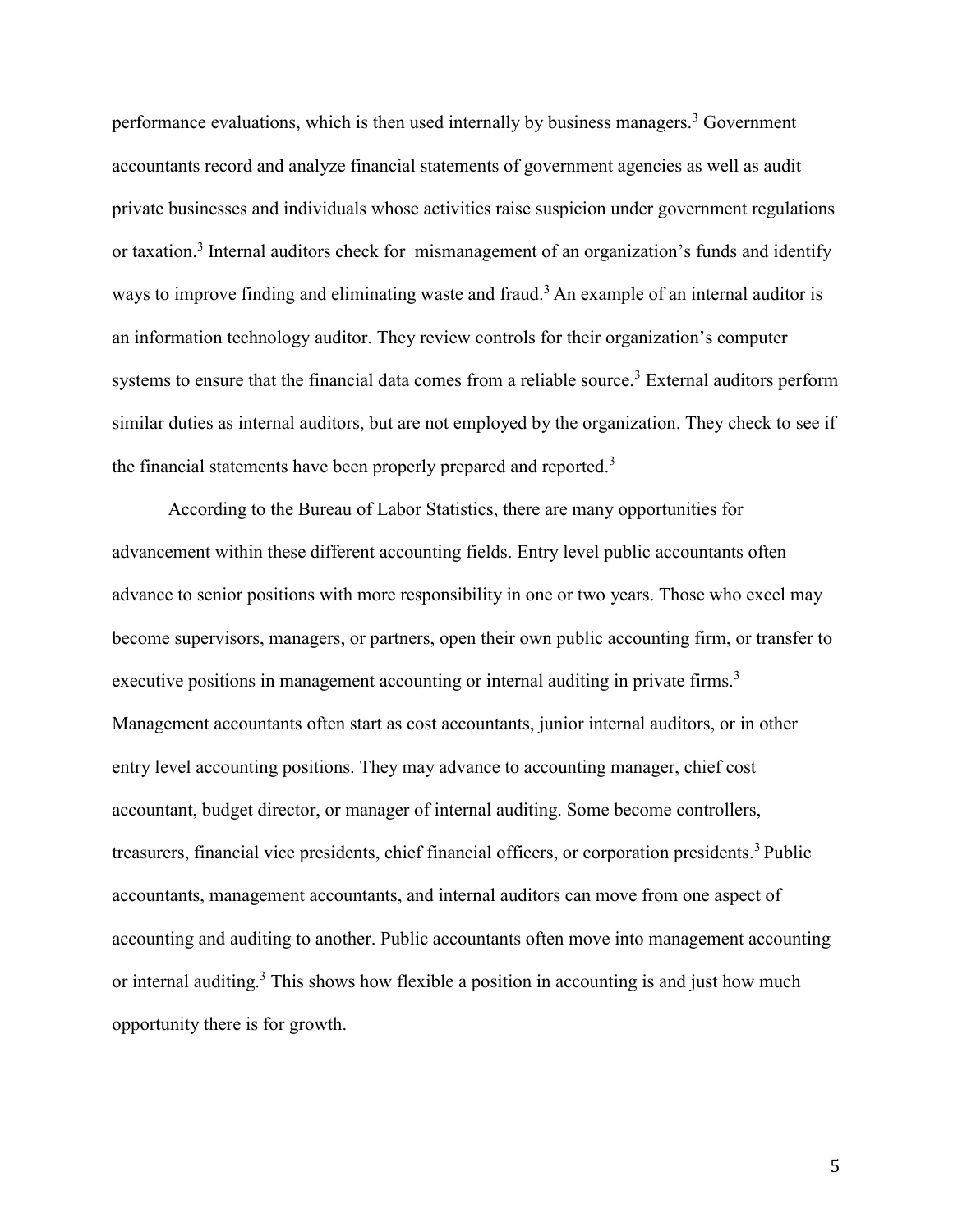All of the positions listed previously are similar in nature. The education required for accounting positions varies. Most positions require at least a bachelor's degree in accounting, but public firms prefer students with a masters' degree in accounting or business administration. Being a Certified Public Accountant (CPA) is also a must for public accountants. One may still have a very successful career in accounting without their CPA within a company.

For every individual, their work environment either makes or breaks their desire to stay with a company. Most accountants work in offices, from home, or at a client location. An accountant may work either alone or in teams with other accountants.<sup>3</sup> On average, accountants work full time with periods of longer hours at the end of the budget year or during tax season.<sup>3</sup> When surveyed, one in five accountants said they work more than forty hours weekly. $3$  This is great because it breaks the stereotype that accountants work an obscene amount of hours each week all year round.

The extra degree, license, and hours put in has been shown to pay off with the median pay for an accountant starting at a respectable amount and varying depending on size and whether an individual is employed by a small, medium, or large Public Accounting Firm or Corporate Accounting Company. There is also a vast difference in salary for a junior level accountant verses a senior level accountant. A junior level accountant is one with zero to three years of experience in accounting. A senior level accountant is one with four to six years of experience.<sup>4</sup> The chart below depicts the average salaries for college graduates in public and private accounting. 4

| Employer                        | Junior Level (0-3 Years) | Senior Level (4-6 Years) |
|---------------------------------|--------------------------|--------------------------|
|                                 |                          |                          |
| Public Accounting (Small Firm)  | \$51,500-\$60,500        | $$63,750 - 81,500$       |
|                                 |                          |                          |
| Public Accounting (Medium Firm) | \$56,500-\$67,750        | \$70,500-\$96,000        |
|                                 |                          |                          |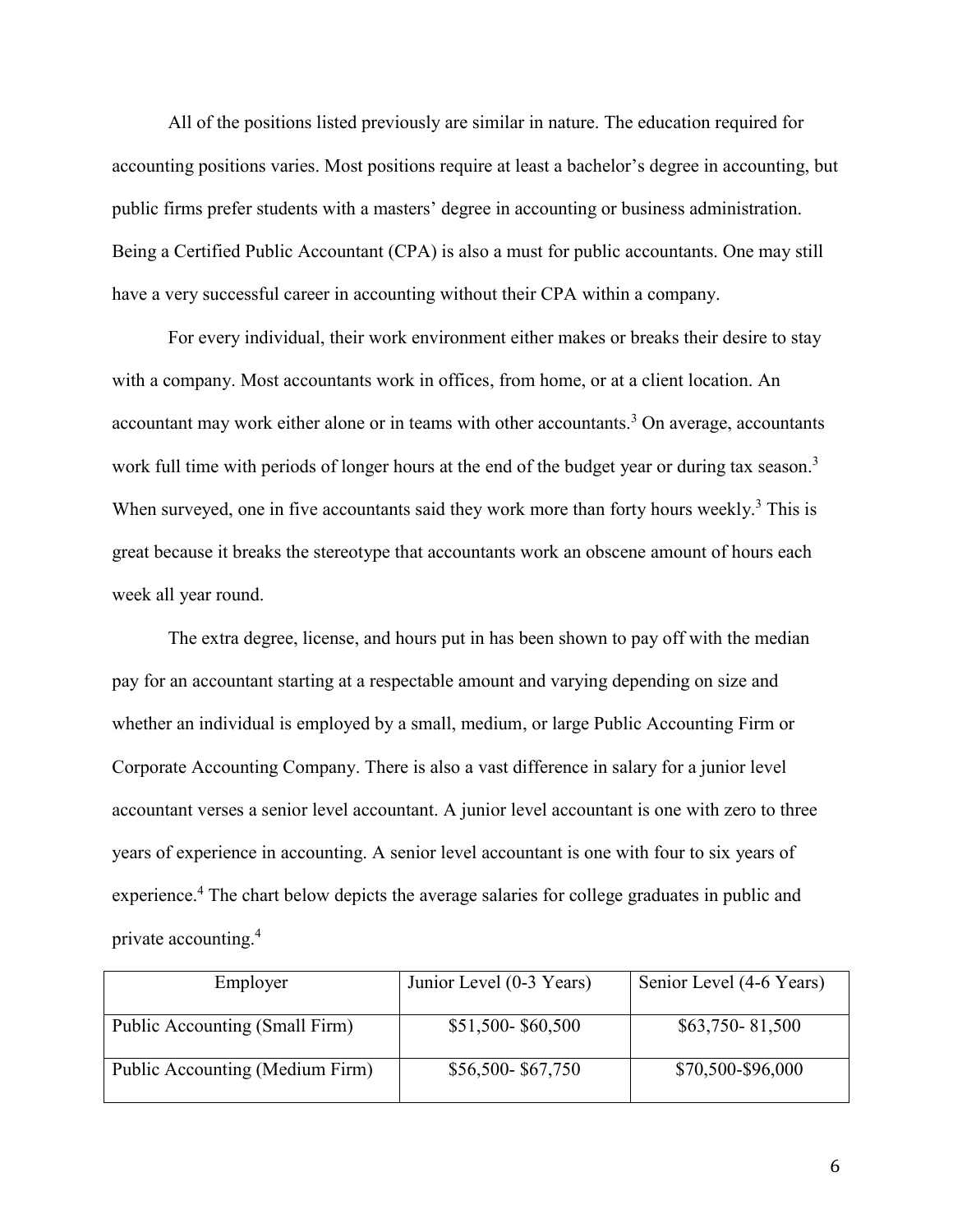| Public Accounting (Large Firm)    | \$63,250-\$83,250 | \$78,500-\$106,500 |
|-----------------------------------|-------------------|--------------------|
| Corporate Accounting (Small Co.)  | \$45,000-59,000   | \$57,500-\$70,000  |
| Corporate Accounting (Medium Co.) | \$49,250-\$65,250 | \$61,250-\$79,750  |
| Corporate Accounting (Large Co.)  | \$53,750-\$69,500 | \$68,750-\$87,750  |

According to the American Institute of Certified Public Accountants (AICPA), the expected starting salary for accountants in Boston is between \$41,758-\$61,788.<sup>4</sup> One must also keep in mind that if they posses a CPA license, then their starting salary will increase by 10-15% more.<sup>4</sup> There is a direct correlation between an accountant's salary and the size of the firm or company. The more earnings, profits, and clientele a company has, the more employees are compensated.

Accountants are in high demand, but this does not mean the path to becoming one is easy. It consists of hard work, dedication, and knowing what one would like to do with their degree. An accounting degree pays off tremendously in the long run because it gives an individual the knowledge and finances to reach their highest potential.

Sub Topic 2: What traits do employers look for when looking at accounting students?

Now, many university faculty members of other majors may say that obtaining a job after graduation is not the most important accomplishment a student may have. However, in the case of accounting majors, it is. Elbert Hubbard once said: "The best preparation for good work tomorrow is to do good work today."<sup>5</sup> Accounting students must work diligently while in school to obtain the knowledge needed to prepare them for their careers. Accounting majors are bred into the mindset that our end goal is to obtain a job and make a career out of it. Since accountants and individuals with accounting degrees are in such high demand, this is not an issue for most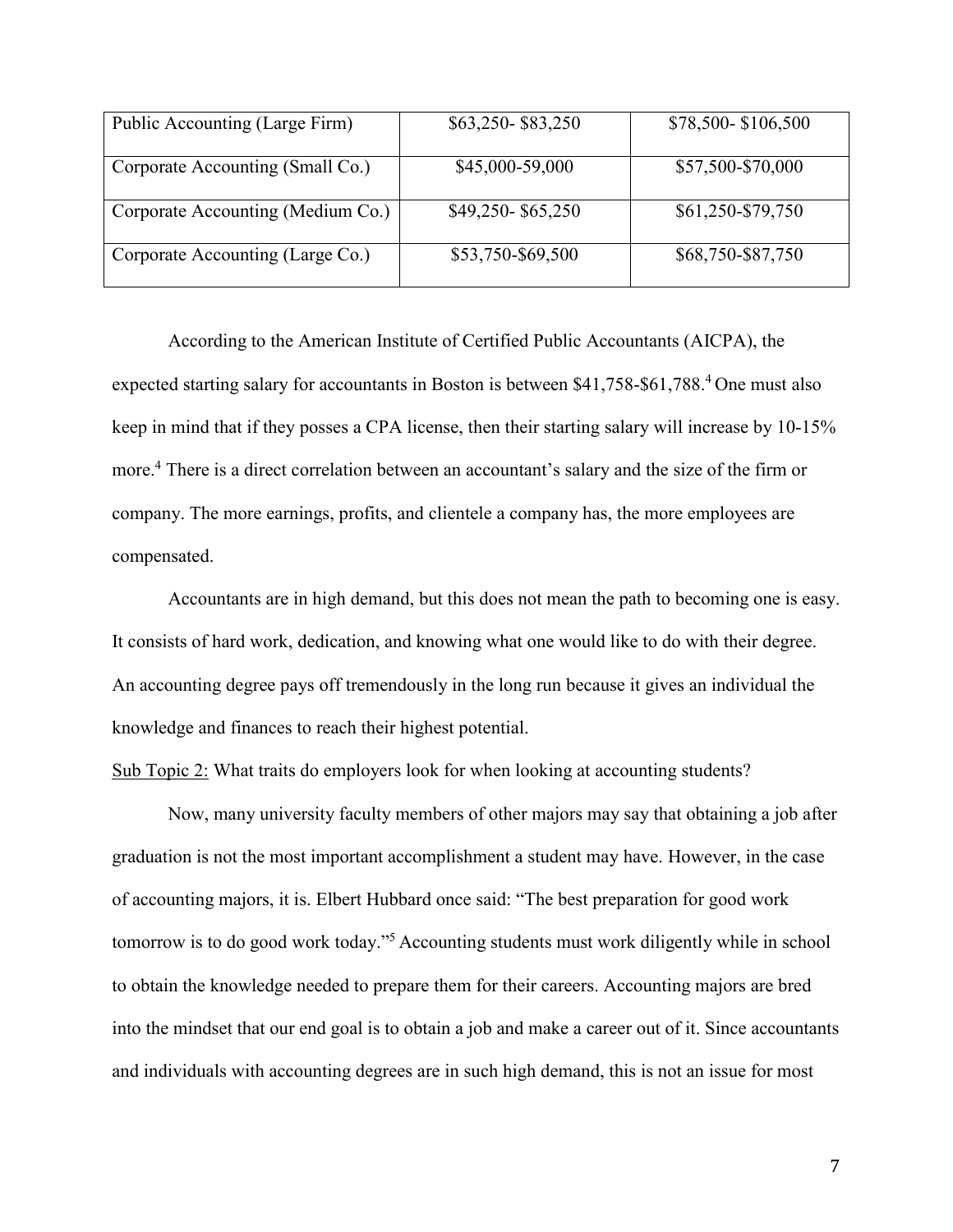students. But, as read in sub topic one, the type of job one obtains varies. Different companies look for different attributes in individuals. The characteristic an individual possesses makes them stand out in a crowd and get a position that many are vying for. So, this begs the question: What traits do employers look for when looking at accounting students?

Research on this topic includes a tremendous amount of qualitative data that was obtained by interviewing various human recourses personnel from different companies and searching through company websites and news articles to find what they look for in a potential employee.

Every year the Massachusetts Society of Certified Public Accountants (MSCPA) publishes a book called *College Student's Guide to Accounting Firms in Massachusetts.* This book is published yearly and updated with current surveys and information on various public accounting firms' desired prospect traits. In the 2015 and 2016-2017 publishing, it found that a majority of national firms and many regional and local firms require entry-level staff to have completed their 150 hour compliance.<sup>6,7</sup> This does not mean that a student must have completed their masters degree to obtain an entry level job; it means that a prospective employee must have obtained 150 credit hours and within those credit hours have the correct classes of which makes them eligible to sit for the CPA exam in Massachusetts. When it comes to a student's cumulative grade point average (GPA), 55% of public accounting firms accept students with a GPA of 3.0 or higher, which has decreased from 56% in 2015. The data shows that in any given year, the absolute minimum GPA most public accounting firms will accept is a 2.8. 6,7 Public accounting firms keep their standards high and expect an applicant to lie within the standards in this competitive profession. Lastly, internships are another important experience added to a prospective student's resume. According to the MSCPA, the number has risen in 2016 from 50%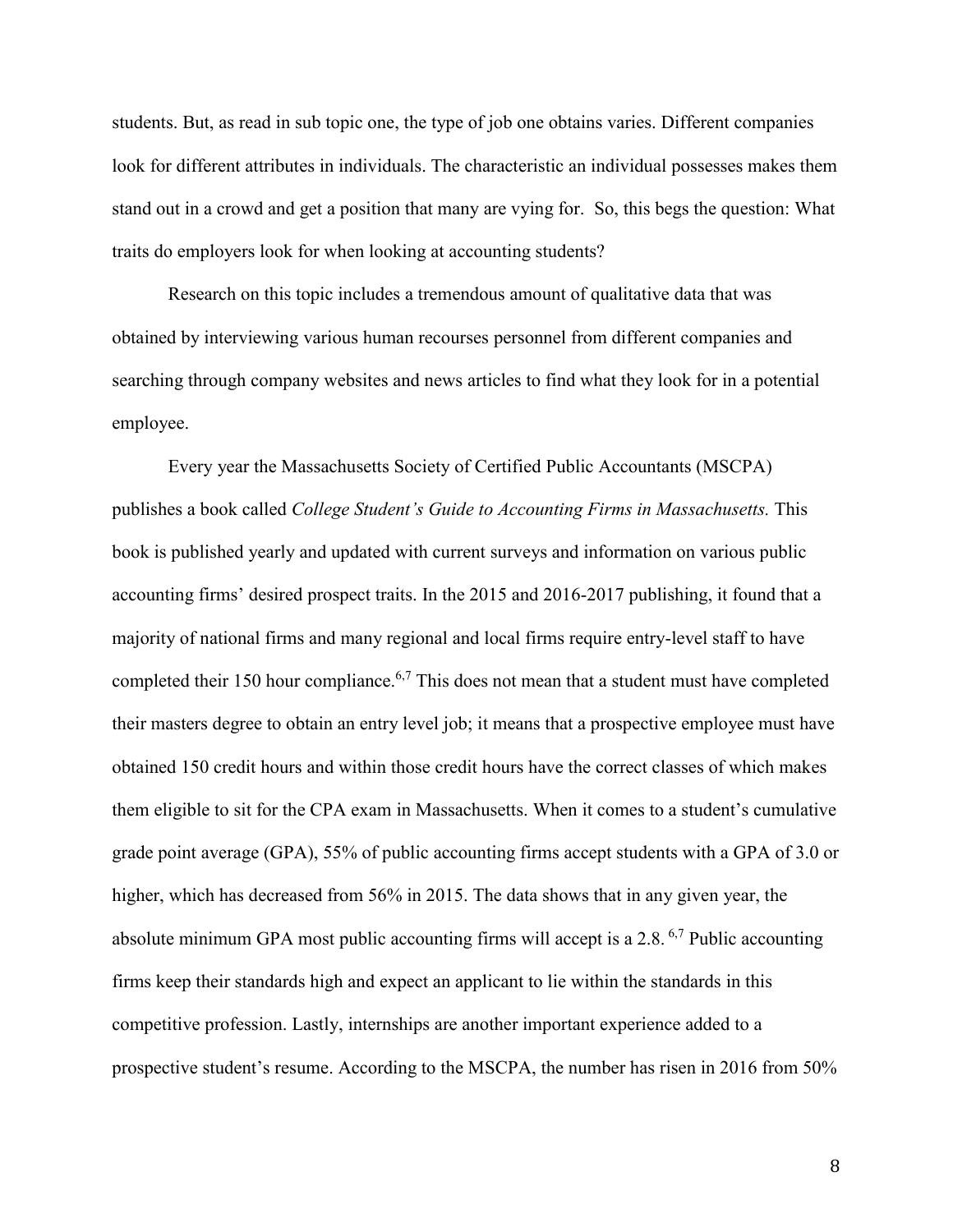to 60% of firms hiring summer interns and from 85% to 89% of firms hiring winter interns. 6,7 This is a great way to have an offer extended to an individual and gain knowledge and experience to make an individual more marketable.

After interviewing various human recourses personnel from different companies and searching through company websites and news articles to find what they look for in a potential employee, the results were as expected. Employers look for individuals who excel in their schoolwork and personal life to represent their company. Employers have recognized that Bridgewater State University harbors some of the most driven individuals who posses the necessary skills and drive to thrive in the fast paced accounting world. As said by the Gray, Gray, & Gray HR Generalist: "[Gray, Gray, & Gray's] current employees from Bridgewater State University are all top performers."<sup>8</sup>

The five most sought after qualities that large public accounting firms look for in potential employees listed in importance is that the individual plans to pass the CPA exam, has basic knowledge of Microsoft Office, is a team player, has strong communication skills and a diverse resume, and that the individual is ready for a professional office culture.<sup>9</sup>

Passing the CPA exam is one of the most important and attractive aspirations an individual may possess if they are looking in to public accounting. Though it is not required, larger firms strongly encourage obtaining it within an individuals' first year of working.<sup>9</sup> Larger firms like KPMG and Grant Thornton expect new hires to have fulfilled the minimum credit hour to sit for the CPA exam: 150 credit hours. As an incentive to pass the CPA exam within the first year of employment, both firms offer a \$5,000 bonus.<sup>9</sup> Smaller public accounting firms like Gray, Gray & Gray require entry level employees to have a bachelors degree. They strongly encourage their employees to obtain a master's level degree or a Juris Doctor degree and obtain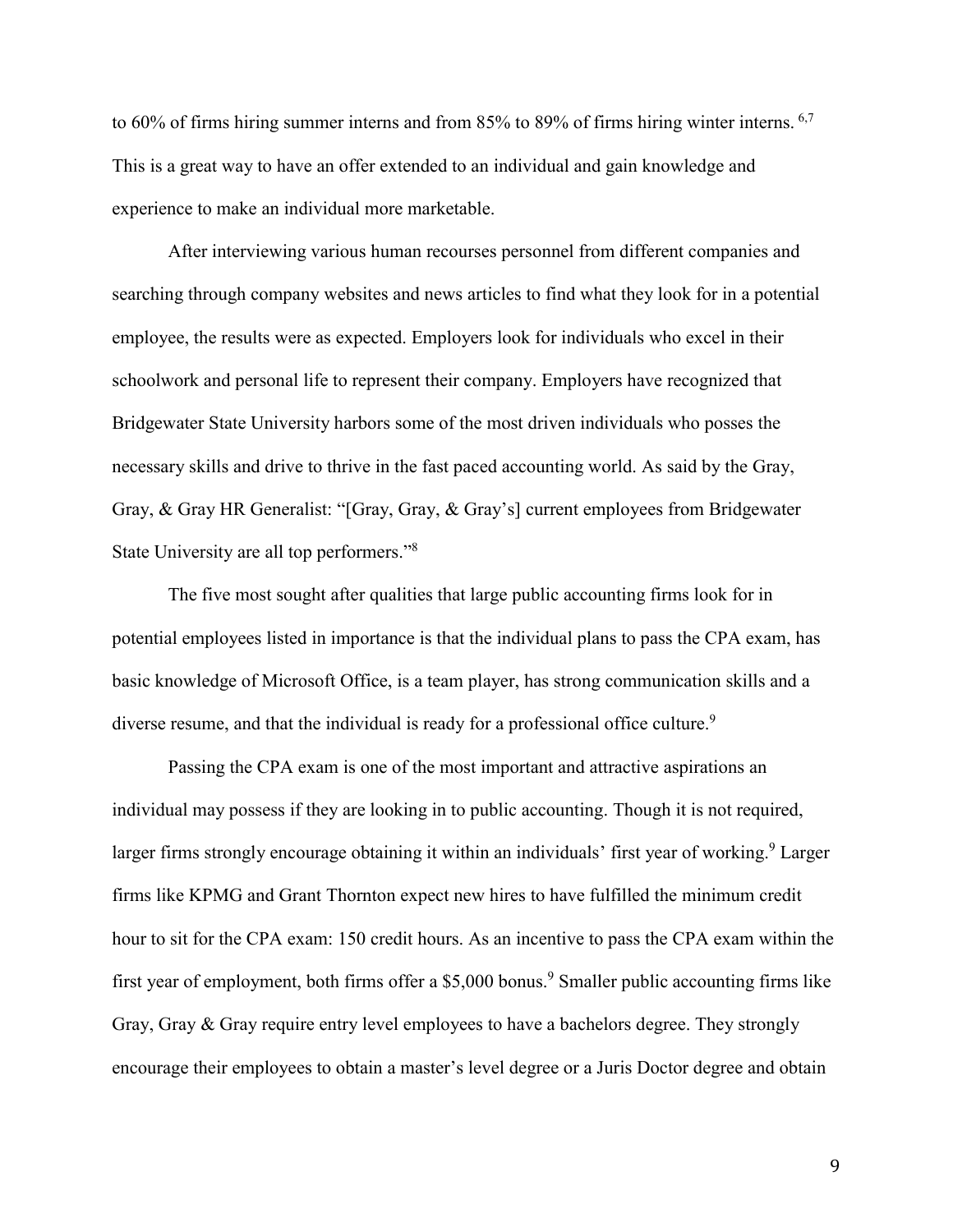their CPA license by providing tuition assistance. Gray, Gray, & Gray even provides a monetary bonus upon CPA completion, though it is not as large as KPMG and Grant Thornton. This shows just how valuable an individual is to a company after passing the CPA exam. Again, although it is strongly encouraged in public accounting firms, many accounting positions inside companies do not require an individual to obtain their CPA. The President of DJP Rightfit Recruiting, LLC, a recruiter for small private companies that hires internal accountants has stated that applicants need not obtain their CPA "unless they are applying to a CPA firm."<sup>8</sup>

It is expected that an individual harbor adequate knowledge of Microsoft Office process, communication skills, and a diverse resume. On a daily basis, associates use Microsoft Excel and Word to complete worksheets and documents. Therefore, most employers regularly train their employees in these and different software programs.<sup>9</sup> Employees communicate with clients on a regular basis, so knowing the appropriate way to converse is crucial. In an employer's eyes, the ability to speak and write in a clear and effective manner sets prospective candidates apart.<sup>9</sup> Having a diverse resume is also crucial to obtaining the attention of a large firm. The Gray, Gray, & Gray HR Generalist listed the top four items she looks for when viewing an applicant resume in order of significance as past experience and internships, GPA, college attended, and attention to detail. Firms look for well-rounded individuals who engage in different activities and are interested in learning new things.<sup>9</sup> Of course job experience in accounting is appealing, but employers enjoy seeing work experience in any field. Having been previously employed shows that potential employees have the ability to work with others, which is also an important quality to possess. Another important aspect of employment history is longevity and job progression. According to the DJP Rightfit Recruiting President, "employers are interested in candidates that will remain with them and not jump around from job to job."<sup>8</sup> This shows that employers see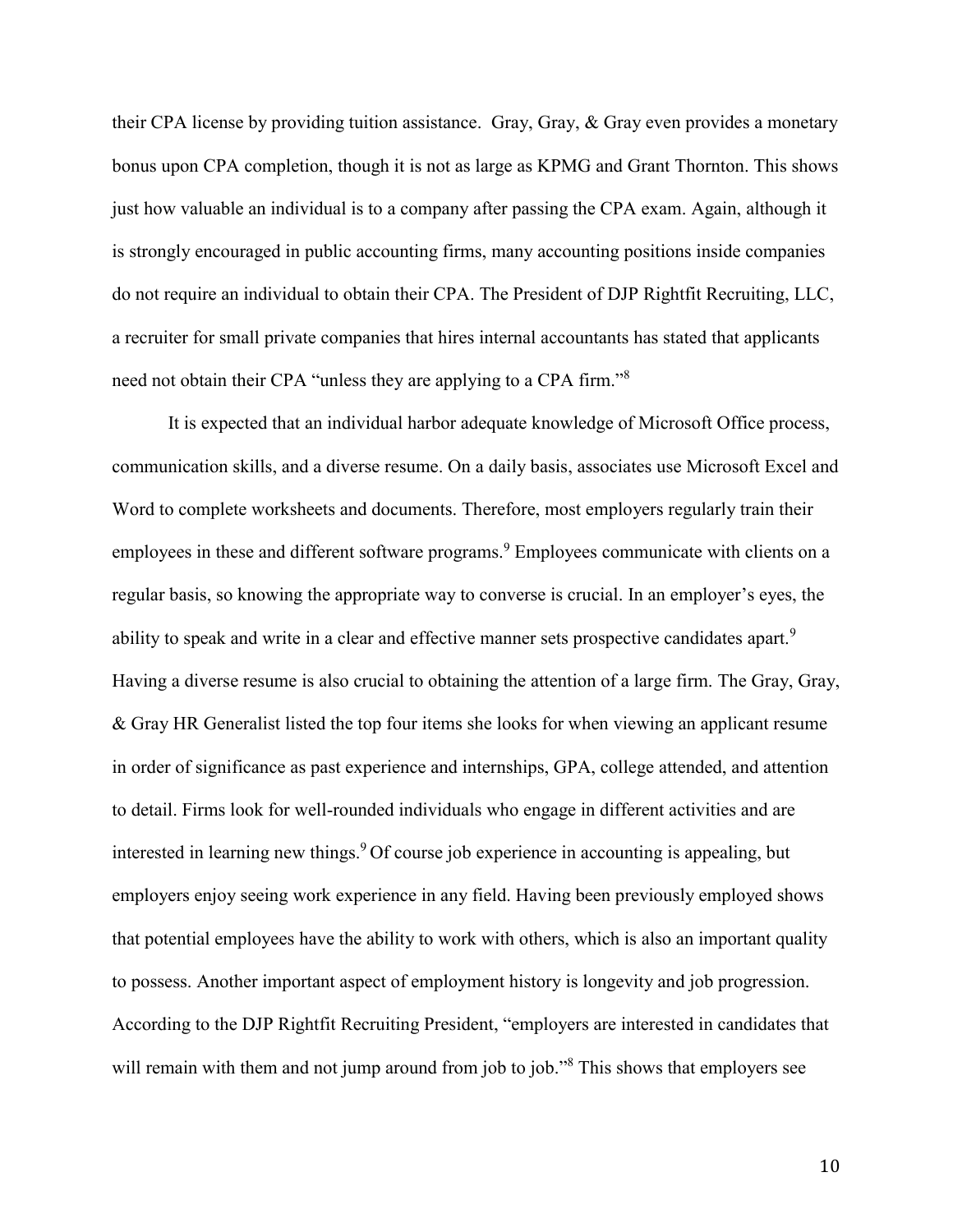potential employees as an investment and are in it for the long run. In the eyes of employers, employees who have had fewer jobs with longer employment periods are more favorable than employees who have had many jobs for short periods of time. As stated earlier, accountants often communicate directly with the client and work with other associates to complete company and client objectives; therefore, each employee plays an integral part and relies on each other. This skill is built and shown from extra curricular activities and former work experience. This shows just how important being a well-rounded individual really is.

All in all, these skills come together to prepare an individual for a professional culture. This is shown in a prospects demeanor in an interview. These skills bring forth a strong candidate who will succeed in public accounting.

### Sub Topic 3: Does Bridgewater State University prepare students for life after college?

When choosing a university, some students look for a school with the most well known name or the university that costs the least amount of money. Bridgewater State University (BSU) may not be well known for accounting, but their program is just as competitive as any other as well as affordable. Bridgewater State University educators and Career Services encourage students to reach their full potential in a variety of ways through different channels.

Bridgewater State University prides itself on the opportunities its students receive. At BSU, a student is not paying for the school name; they are paying for the education. A Bridgewater State University accounting degree is worth just as much as any name brand private university because of the faculty. The Accounting and Finance Department faculty harbors individuals with tremendous experience in the field, and even who have attended and taught at private universities. Bridgewater State University's program was built from the ground up from professors who care so much about their students and is held at a higher standard today because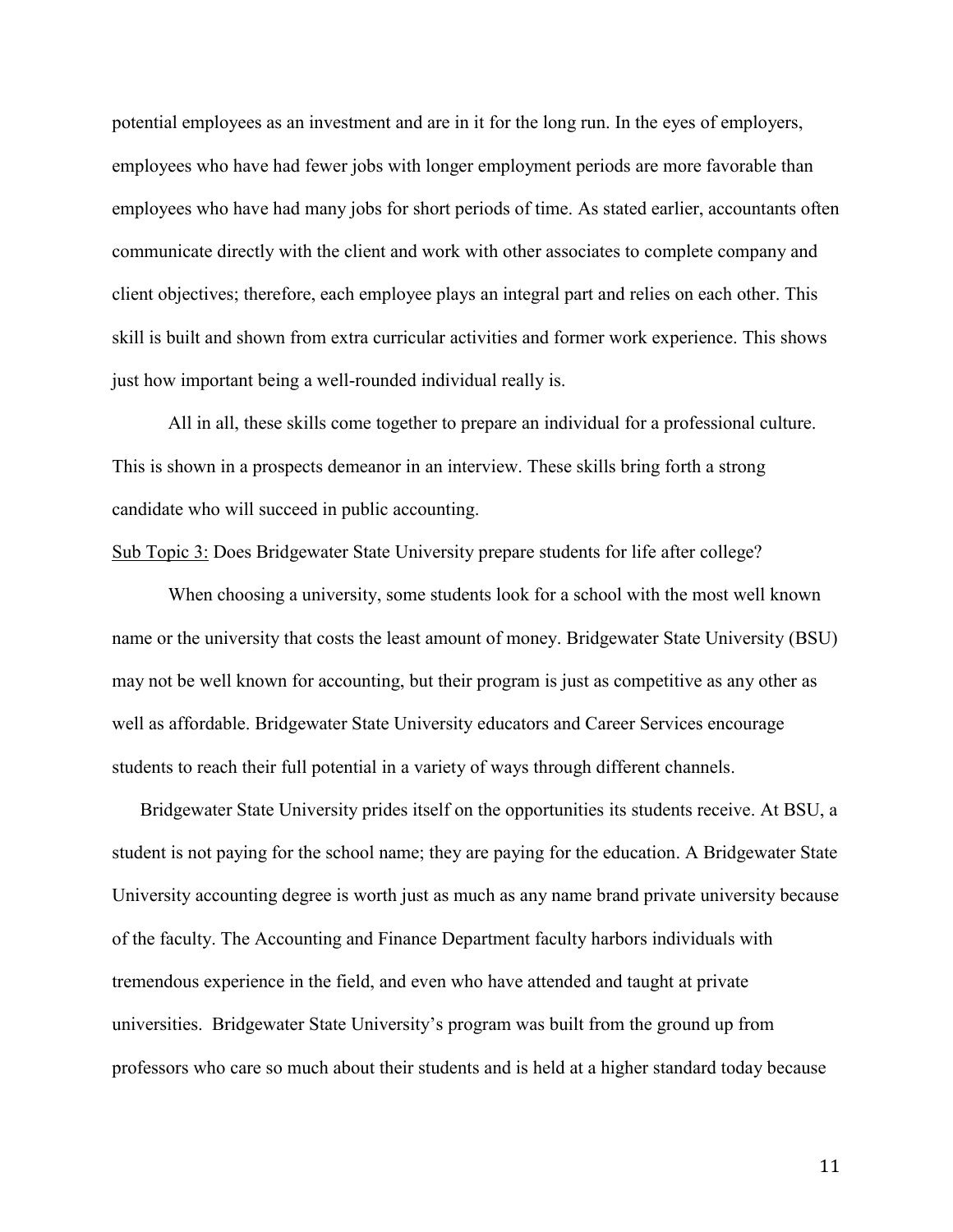of their hard work and the current professors. BSU offers an undergraduate degree in accounting and finance with a concentration in accounting and an accredited Masters of Science in Accountancy (MSA) program, which can be completed in three semesters. Recently, Bridgewater's Accounting Program achieved the highest CPA exam pass rate for "first-time test taking graduate students" of any institution in Massachusetts, public or private. This makes Bridgewater State University extremely competitive when comparing it to big name schools.

When asked what skills and attributes are important for accounting students to posses, professors from the Bridgewater State University Accounting and Finance Department agreed with recruiters and human recourses personnel. BSU professors agree that a strong foundation in accounting, a high GPA, a strong work ethic and the ability to work independently, the desire to pursue a CPA license, and involvement on and off campus set one student apart from another, and set Bridgewater State University students apart from other university students.<sup>10</sup> One professor noted that "What will differentiate students is critical thinking skills, problem solving skills, communication skills, both written and verbal, spreadsheet analysis skills, and collaboration skills."<sup>10</sup> Companies want to hire individuals who can identify an issue, analyze it, and propose a solution. This is why in the classroom, professors utilize case studies and team projects to help students strengthen their critical thinking and problem solving skills. Along with any accounting position must come the skill of using Microsoft Office. In almost every class, a professor requires a project or case study be completed using Microsoft Excel, Word, or PowerPoint. Students must be able to learn beyond their university education. They must be trainable on the job, and especially be willing to grow with the advancement of technology. Within the next ten years in the accounting world, technology will become more advanced. The individuals who adopt and embrace technology will get ahead and do well. Bridgewater State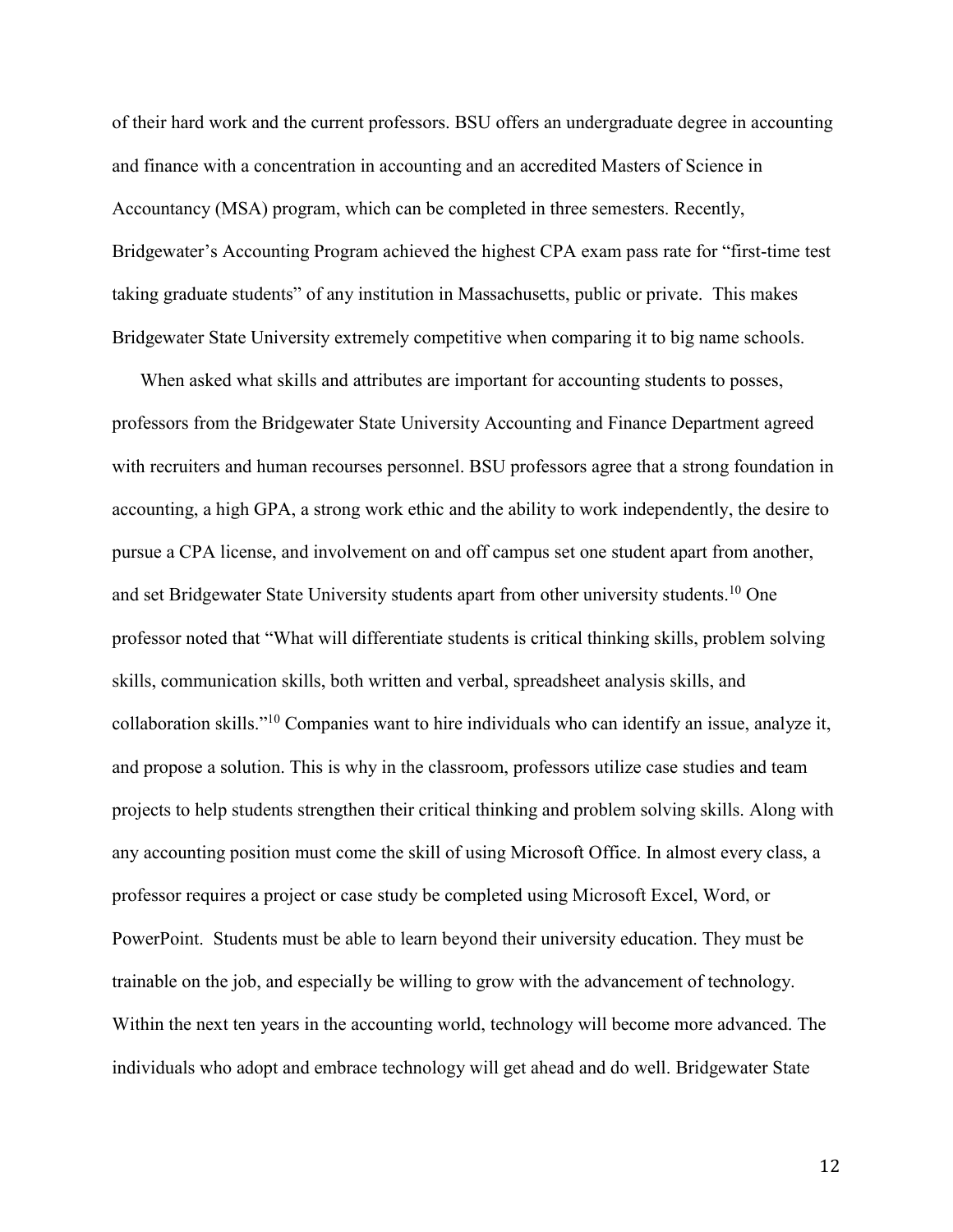University professors teach in a way that helps the student understand their own way of learning, which translates to their future. So, students are able to and must prepare for a "life long" education."

Bridgewater State University prepares students for their future by giving them the recourses and the education needed to compete in the workforce. A professor noted "Bridgewater State University's Accounting and Finance program is rigorous and challenges students to develop their accounting knowledge and many of the differentiating skills that are in high demand in the CPA profession - critical thinking skills, problem solving skills, communication skills, both written and verbal, spreadsheet analysis skills, and collaboration skills." One part-time instructor and 1998 Bridgewater State University graduate's experiences, is proof of this. He was only the second BSU student to accept a position with Pricewaterhouse Coopers. He spent five years specializing in accounting for not-for-profit companies and then worked for a not-for-profit university as their associate director for accounting operations. Through his experience, he learned that Bridgewater State University students are well prepared for the workforce and that a core part of its curriculum, writing and researching, is often missed from other business programs, which sets a Bridgewater graduate apart from the rest.

He has the experience of both a recruiter and a professor. He continues to work as a comptroller while being a part time professor. He looks for candidates with communication skills and a strong work ethic. He also looks to see if a candidate fits the minimum qualifications for the position and does not weigh the university an individual graduated from as heavily because he graduated from a state school. Since this is the case, He has said, "sometimes those big ticket degrees aren't worth what you are paying for it. If you look at statistics, both Bridgewater State University and Rhode Island College [another university he teaches at part time] are in the top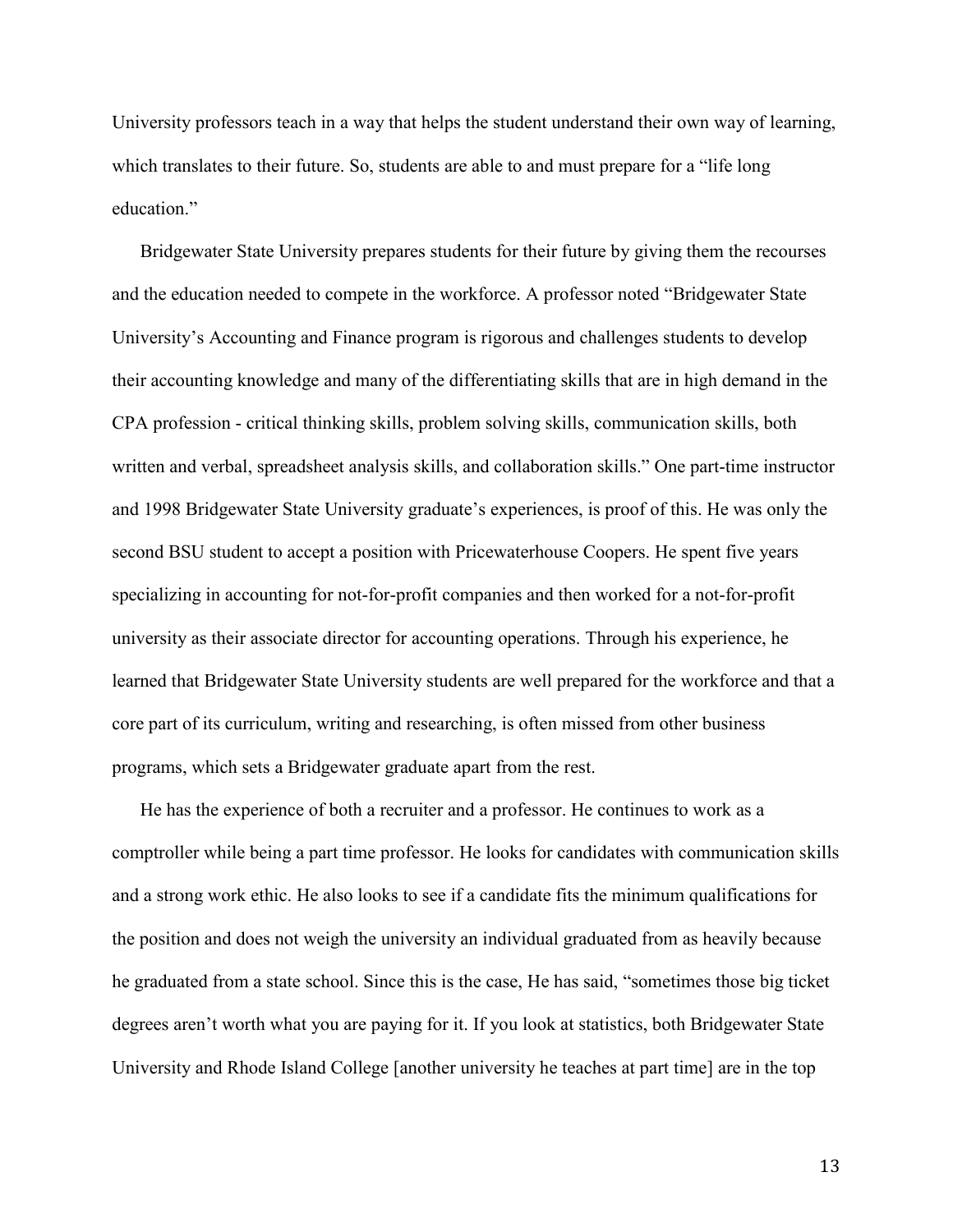10% accounting programs in the country."<sup>10</sup> This reinforces that Bridgewater State University has an extremely strong accounting program.

Professors are willing to stay extra hours beyond class time and office hours to help a student in need. They do not hesitate to write letters of recommendations for students when asked. Professors also aid in internship search. The Chairman of the Accounting and Finance Department, receives notifications about job and internship postings weekly. He forwards them to students, clubs, and also posts them on the Accounting and Finance Department bulletin board outside their office. Professors also give students valuable advice on steps they should be taking to succeed. Some advice professors have given students is to try to get involved in extracurricular activities, try to maintain a good GPA, obtain internship experience before graduation, take the CPA exam as soon as possible, network with other professionals, be open minded with different career opportunities coming their way, and try to develop their skills and learn something new every day. Professors are one of the greatest influences on students during their college career. They have also experienced the accounting world first hand, so their advice holds weight and meaning, which can be translated to success if followed.

Students should also know how to conduct themselves in an interview and during and internship in a professional manner; this is where Career Services comes in to play. Bridgewater State University Career Services provides so many amazing opportunities to place students on the right path when preparing for their career. Depending on the student's goal, their approach may vary. This is why the Career Services Assistant Director, said that

"[Career Services] likes to have one-on-one appointments with students to review their goals, assess where they are in their plan and help guide them on next steps and ways that we can assist in the process. While getting a job is important, we want to be sure first and foremost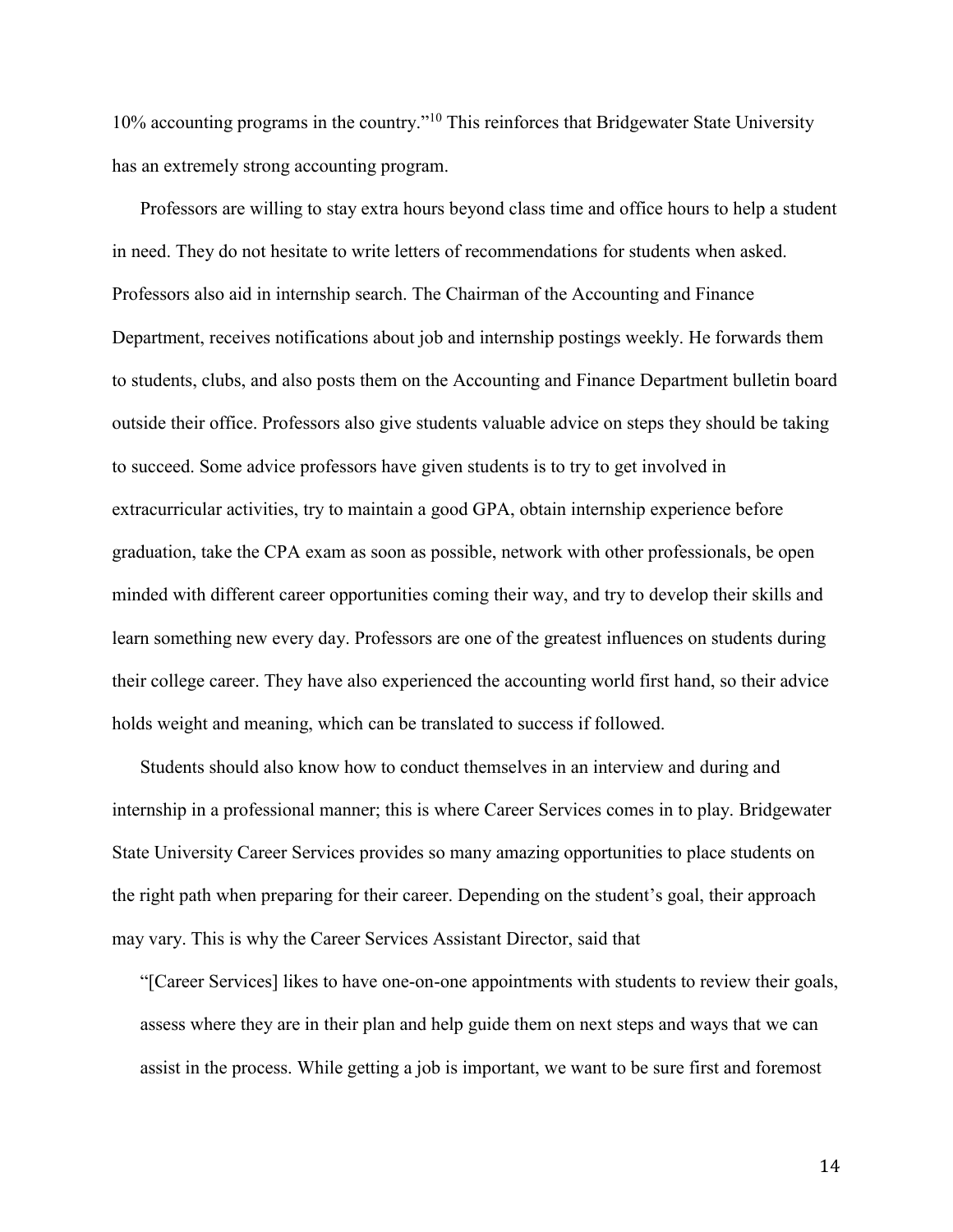that they find an appropriate career path for them that will be good, meaningful work for their future."<sup>11</sup>

A students' success in a career they enjoy is Career Services' priority. Each year, they meet with the Employer Advisor Board where they receive updates and trends in their industry. They also receive professional information from different associations like the National Association of Colleges and Employers (NACE) and Eastern Association of Colleges and Employers (EACE).<sup>11</sup> Using this information, they are able to gear their events towards what recruiters look for. The need for Bridgewater State University accounting students is shown through the Career Service Job Fair. Companies seeking accounting students are in abundance, and there is a plethora of companies who are specifically looking for Bridgewater State University students because of their outstanding reputation. Career Services helps students in the three stages of looking for an internship or job, the preparation and search, the preparation and interview, and the follow-up and acceptance.

To aid students during their search phase, they hold two Career Fairs each academic school year: one in the Spring and one in the Fall semesters.<sup>12</sup> To prepare students for the Career Fair, Career Services provides more than four different kinds of workshops the weeks before ranging from a "Resume Writing Workshop" to a "How to Work a Job Fair Workshop."<sup>12</sup> This provides students with the means and knowledge on how one should introduce and present themselves to future employers to leave the best impression. They also provide a website dedicated to connecting students with employers called the CareerLink. On the CareerLink, employers and students create profiles. Employers may list the job title, position, and any other supplemental information needed to give the student a good idea of what a company is looking for. Students upload resumes and may apply for the position directly from the website. Students may also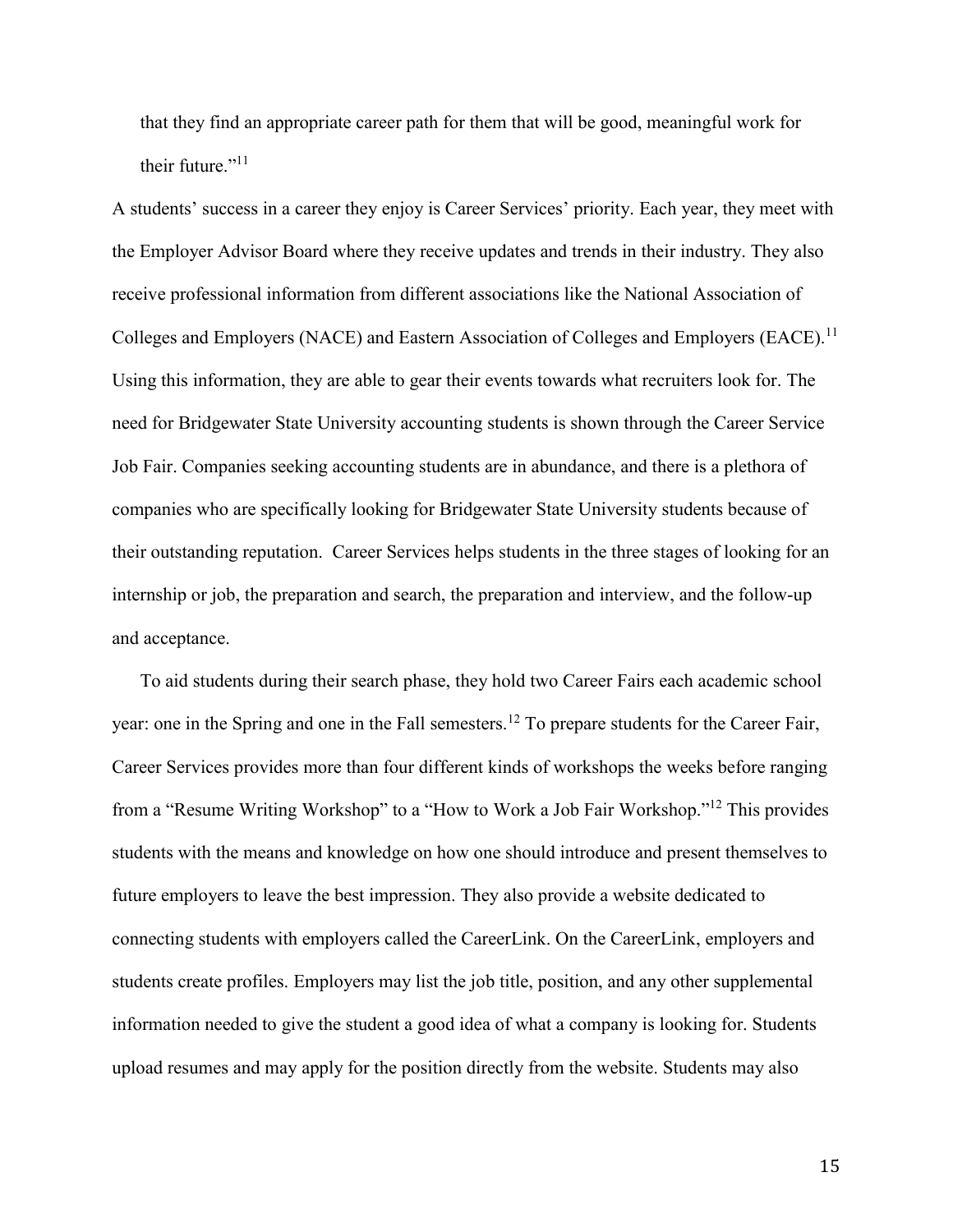refine their search to internships only and specify which industry or field. Before a student uploads their resume, Career Services often has open hours for resume reviews and they also invite recruiters from various companies to perform resume reviews, specific to the industry.<sup>12</sup> The employers in residence conduct resume and cover letter critiques, present workshops, and offer students advice from the industry perspective.<sup>11</sup> They also offer a Job Shadow program where a student may spend the day shadowing an employee from a company in their field of study. This helps the student gain knowledge on what type of career they could see themselves in before actually accepting a position.

After applying for the position, Career Services helps you through the toughest part: preparing for the interview and the interview its self. They help by providing tools, tips, and experiences that students can bring into the actual interview. There is an "Effective Interviewing Workshop" which provides students with tips on what to do in an interview.<sup>12</sup> For example, they teach students how to maintain good eye contact, shake hands firmly, and arrive fifteen minutes early, and show students how important it is to research the company before the interview. Career Services also provides another workshop type of event called the "Etiquette Dinner." During this event, students are served a four-course meal and throughout the meal they are taught how to eat, sit, and engage in conversation properly. This is especially important for business interviews that have a lunch or networking portion. Once the event is completed, they send student attendees home with a padfolio. This padfolio is the finishing touch to any suit in an interview. Another great program offered is the on campus interviews for seniors every fall semester in which employers are able to hold interviews on campus. This makes it especially convenient for students with busy schedules.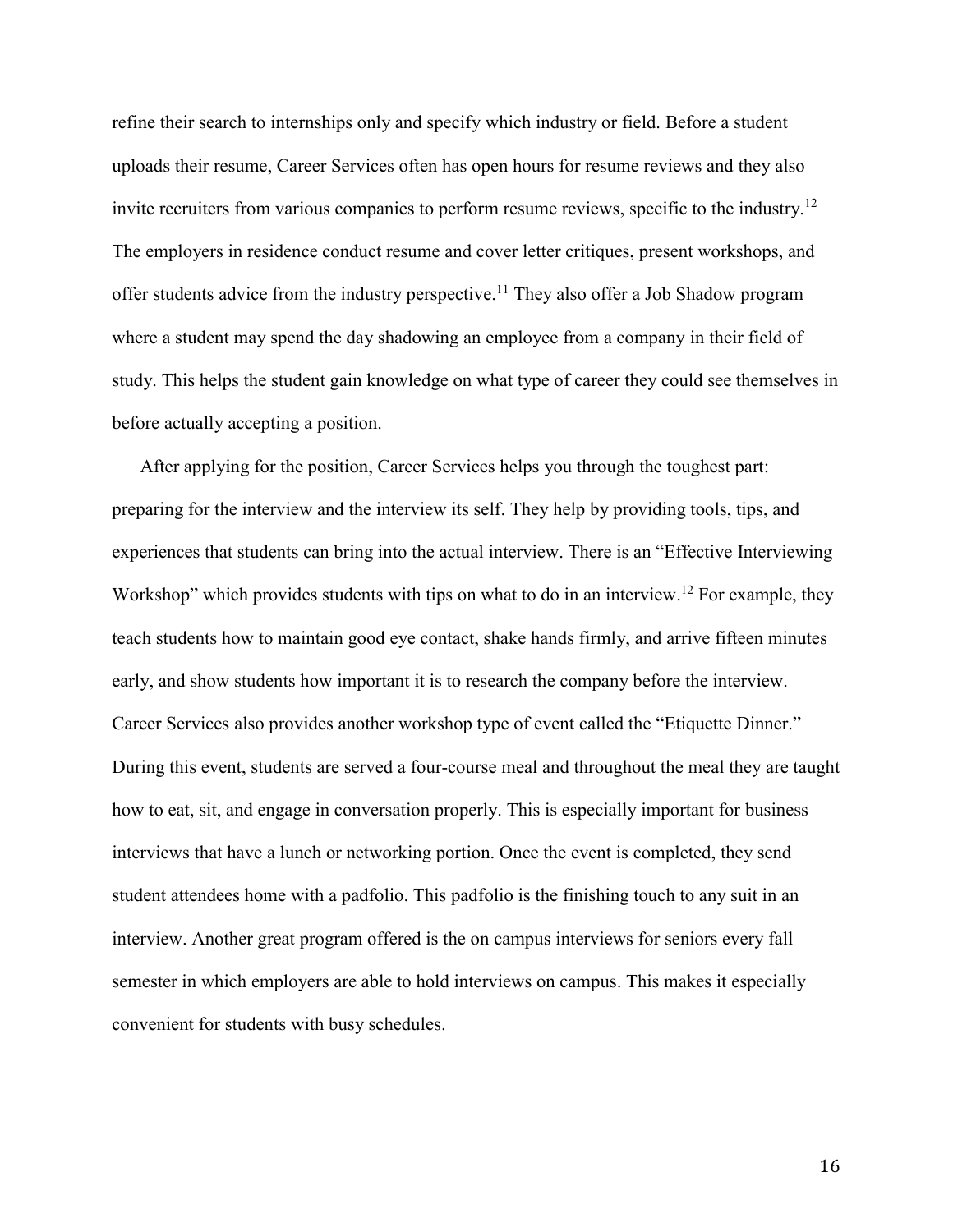This brings us to the third and most undervalued aid that Career Service offers, the follow-up and acceptance. Inside the padfolio given at the Etiquette Dinner, there are cards for an individual to write a "Thank You" note after an interview to the employer. They stress the importance of "Thank You" notes and thanking the employer for their time. This tip alone can make a student stand out in a crowd and be remembered. This will also help lead towards the company extending an offer to the student after the interview and ultimately the student accepting.

Career Services' goal is to help transition an individual from student to professional by educating, mentoring, and assisting students with their career development process to enable them to manage their careers in the future when they leave Bridgewater State University. The skills they instill in students are important because employers look to an individual's attitude and personality in an interview to see how well the individual would fit in with the company culture. As said by the Career Services Career Development Coordinator, "The students who focus on gaining industry specific skills and experiences through internships, research, volunteerism, study abroad, leadership, and more are the ones who will much more easily find a job verses the student who just goes to class and walks away with the diploma."<sup>11</sup> Career Services stresses the importance of taking advantage of their services early in a student's college career so that they have success after graduation.

Bridgewater State University sets their students up for success with all the tools and recourses they provide for their students. Although a student may not graduate from an extremely well known business school or university, during a students college career, they have assets they may access and take advantage of to give them the same opportunities as other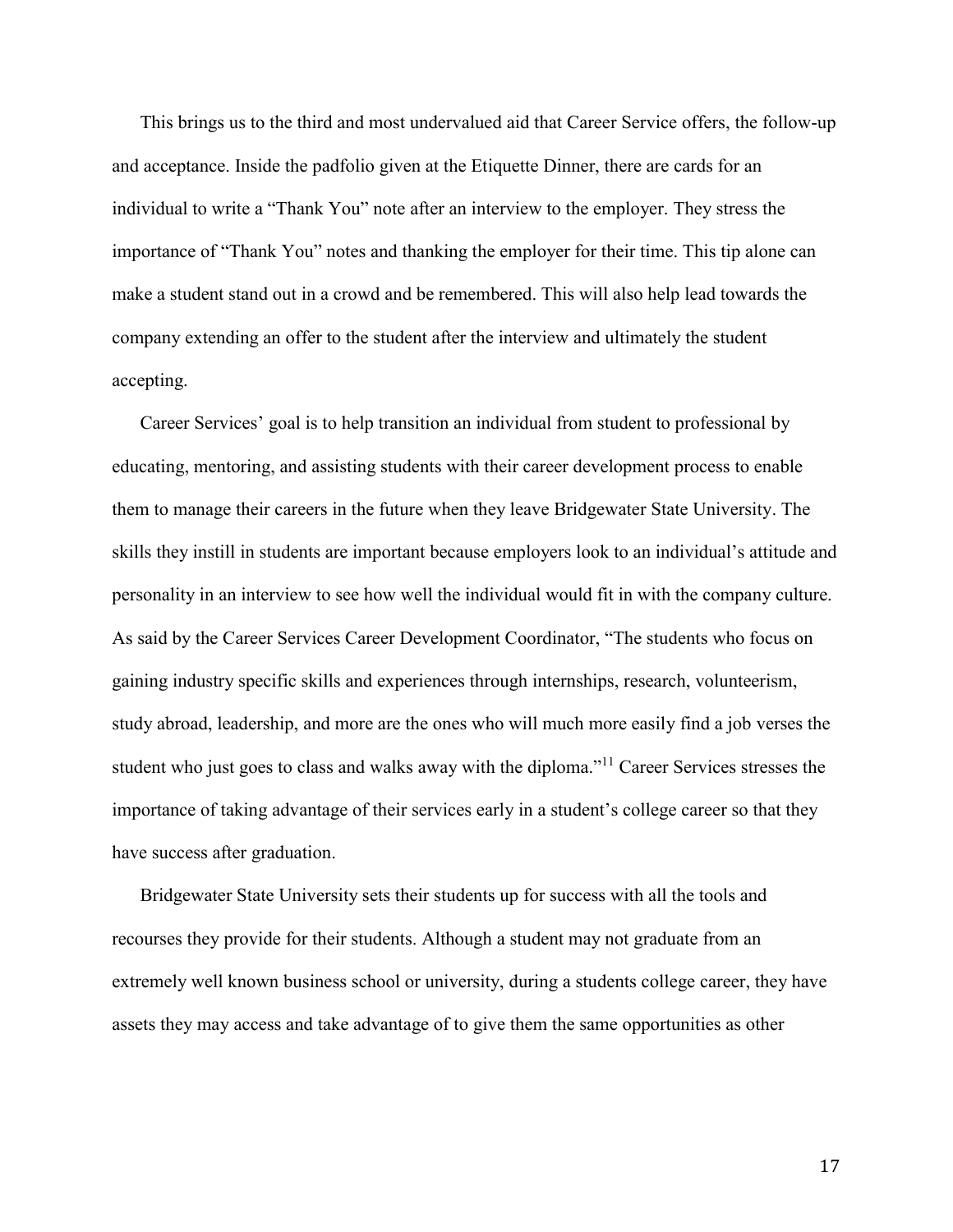students. Bridgewater State University educators and Career Services do an excellent job encouraging students to reach their full potential.

Sub Topic 4: Does the average accounting student feel secure in their current standing?

All the information gathered above is meaningless without an individual to make use of it. The accounting student is the beneficiary of this study. As stated earlier, Bridgewater State University is a university of which one gets out of the education what they put in to the education. If an individual is a hard worker, motivated, and dedicated, they will succeed. So, confidence is subjective to the individual. Most are confident with a GPA of 3.0 or above. Others strive for excellence and will dedicate themselves to achieving a GPA of 3.8 or above. After interviewing Bridgewater State University students, the results were staggering.

I spoke with seven Bridgewater State University undergraduate and graduate accounting students and received their feedback. The students were administered a survey and questionnaire after having read the findings on what type of career in accounting they may get, what employers look for, and what Bridgewater State University does for the student to reach their goal. Four undergraduate and three graduate accounting students were chosen at random to participate in this questionnaire. The interview was held to see just how many BSU students possess the traits companies look for and what their thoughts on how well positioned they are.

Overall, when it comes to what employers look for in a potential employee, Bridgewater State University students felt that they were in great shape. They were extremely confident in their standing. All the participants surveyed have obtained a GPA above a 3.0. This alone puts them ahead of the game when searching for accounting positions. If GPA is not enough proof, the majority are hard workers who also engage in extra curricular activities. Some students are a part of the university Accounting and Finance Club and student members of the Massachusetts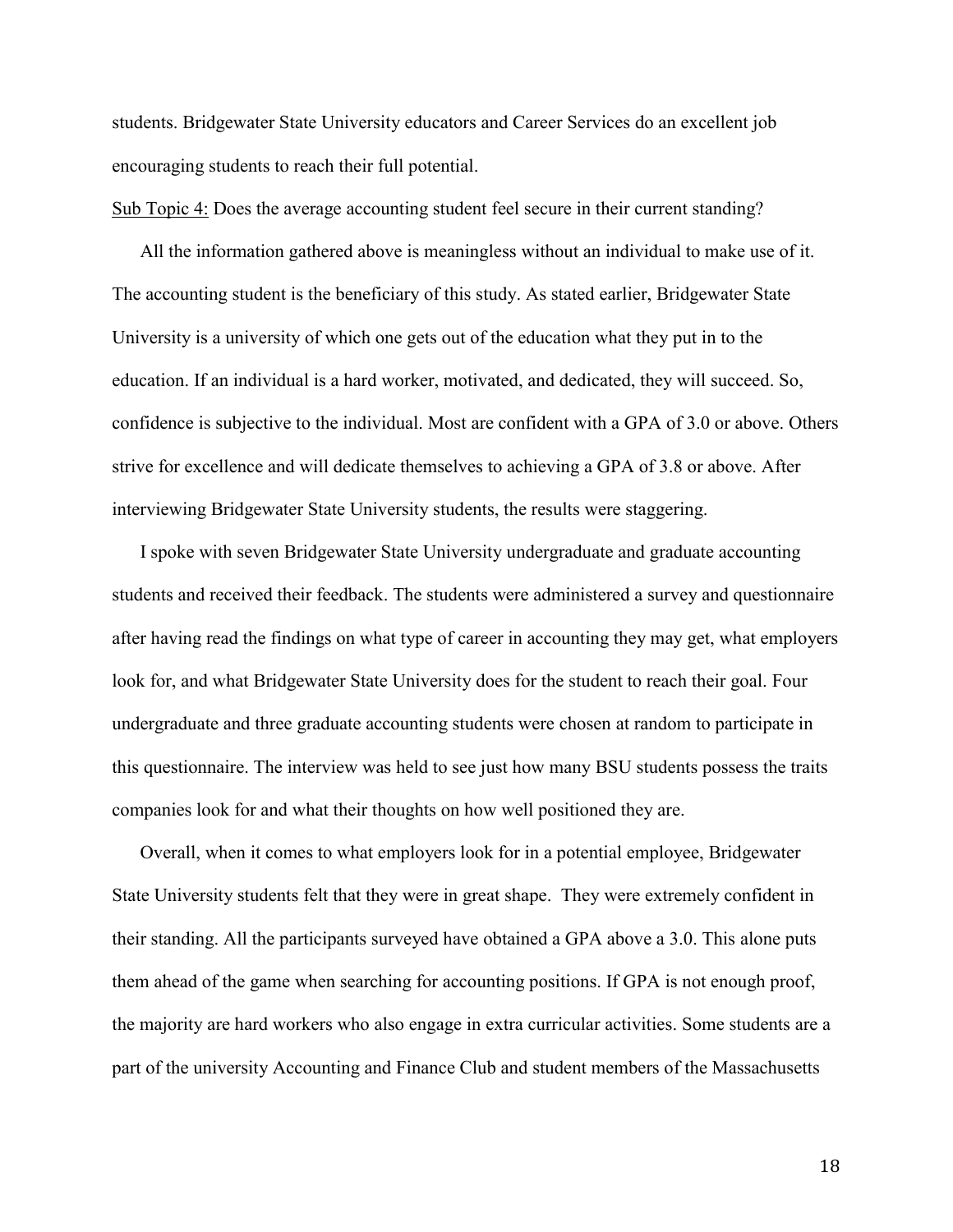Society of Certified Public Accountants. Others have jobs on campus such as driving busses, being a graduate assistant, tutoring, and jobs off campus. Quite a few students do not engage in extra curricular activities other than working. This may be because most BSU accounting students are commuters and this makes it hard to get involved in on campus clubs and events. One way some students have tried to stay connected is though Accounting and Finance Club email lists. This way, if they cannot make the weekly meeting due to work, they are able to keep up to date with meeting topics. Students have realized that they do lack attributes that recruiters look for, but they are actively working to improve and diversify their resumes and engage in more extracurricular activities.

Students feel confident because of the effort professors makes to help them. They feel that professors have prepared them for the workforce by giving them advice on their future careers, how to approach the CPA exam, writing letters of recommendation for almost every student, and by telling students their own personal experience in accounting. Bridgewater State University professor go out of their way to help students on multiple occasions, and the students are extremely grateful for it. One professor helped a student study for his first section of the CPA exam. When the student was stressed and doubted his own abilities, a professor took the time to meet with him; "He met with [him] outside of his office hours and had no intention of leaving until [he] felt confident with the material. His excitement after [he] told him that [he] passed just shows how much he cared about [his] success!"<sup>13</sup> If a student does not understand any material, or needs extra help, a professor will be there for them. Another instance is that when a student could not afford the textbooks he needed for his classes, a professor helped him when he mentioned it to her and offered her spare textbook to use for the semester. Professors even help students when they are on vacation; a student was "working on a project over spring break and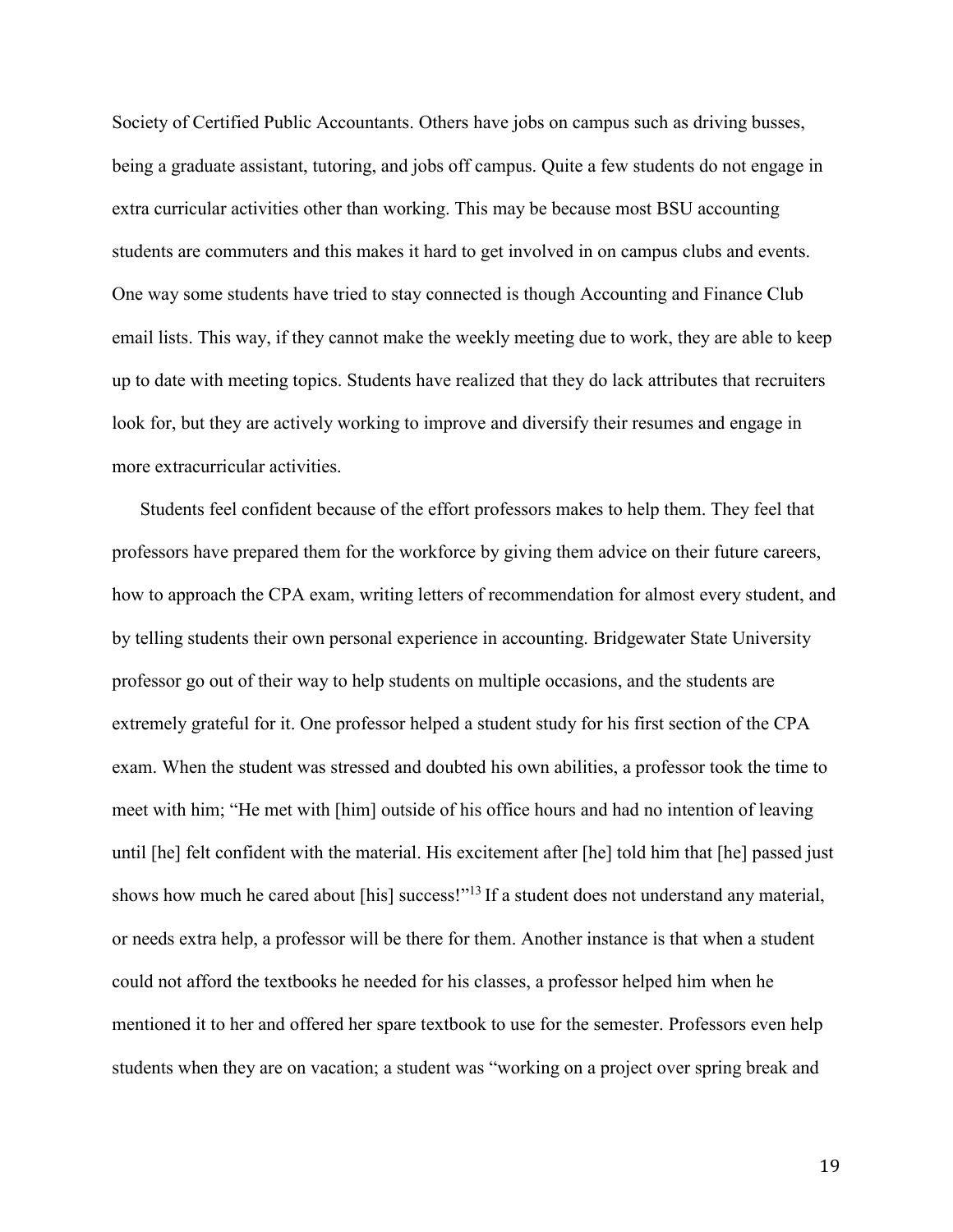[she] emailed him to check to make sure [she] was on the right track. Apparently [she] wasn't because he emailed [her] back and told [her] to call him. He spent an hour of his personal time talking [her] through what [she] was struggling on."<sup>13</sup> These are huge acts of kindness, that show that professors do care and want their students to succeed. This is what professors are all about. They go out of their way to make sure their students are taken care of. This has not been over looked. Bridgewater State University students know how lucky they are to have professors who care so much for them.

They feel that Career Services has prepared them for the workforce by guiding them through the job search and interview process. A survey participant said: "[she] spent hours with Career Services' Assistant Director gaining insight from her on how to ask different questions and called her for advise once I started looking for jobs. Career Services along with all the professors [she] has have prepared [her] to go into the accounting workforce."<sup>13</sup> This participant is not alone; many other participants said that they have taken advantage of Career Services events and that they were extremely helpful. By taking advantage of the employer interview program held on campus, many students received internships and full time employment that is set to take place starting this fall.

Finally, students have seen their hard work pay off. Bridgewater State University students are confidant in their future because they have received help with their personal and professional development.

"BSU has provided me with many opportunities and more specifically, my job that I am grateful for that provides me with experience in regard to managerial and communication skills that I will be able to apply in the future. Career Services has helped me perfect my resume. Lastly, my professors have spoken to me about the future, given me some tips,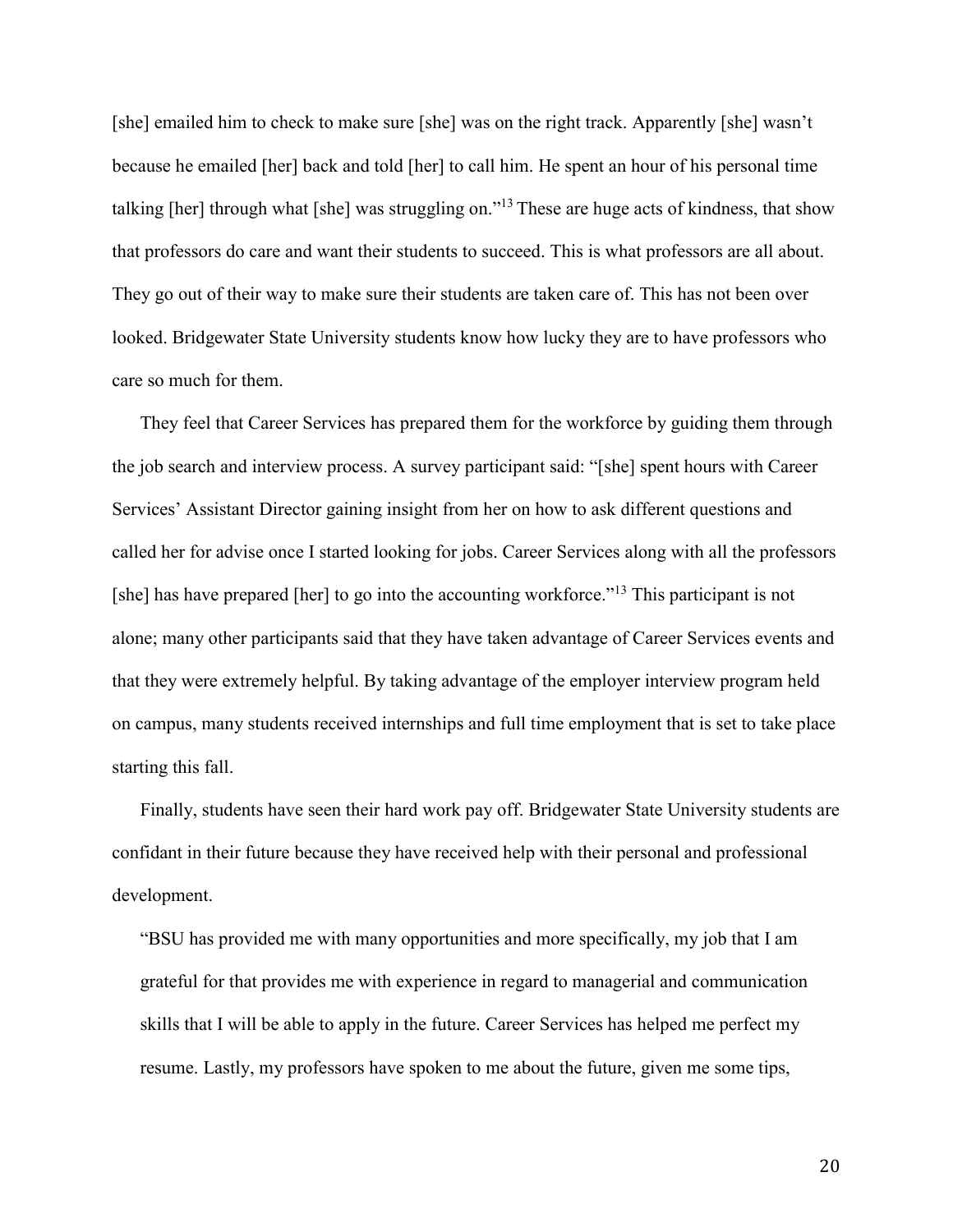helped with potential class schedules, and never gave a grade without an explanation in order to help me continue to learn from any mistakes." $13$ 

Bridgewater State University students surveyed have accepted positions in public accounting firms like GT Riley, Pricewaterhouse Coopers, and BDO. The position is waiting for them and all they have to do is graduate. Current Bridgewater State University students in the workforce today continue to grow and make a name for BSU. This years' graduates will continue on with their legacy.

#### Conclusion:

In summary, accountants are in high demand and hold the knowledge needed to perform many important functions throughout a business, so there is a need for accountants in almost every industry. The roles of accountants are not just to perform bookkeeping tasks; they also perform fraud auditing, payroll reporting, and accurately report financial information to the government and shareholders. Accountants and auditors usually complete financial statements, examine financial statements, compute taxes owed, prepare tax returns, assess financial operations, and suggest ways to reduce cost while enhancing revenues. The Bureau of Labor Statistics examines six different types of accountants and auditors, public accountants, management accountants, government accountants, internal auditors, external auditors, and information technology auditors.

With so many opportunities for advancement and job growth within these different accounting fields, an accounting student has many options. An individual will have a successful career whether they just receive a bachelor's degree or if they continue on to a master's. Aiming for a CPA license is a great idea, which will make the student more marketable and better equipped to do various jobs. Accountants are always on the go, working alone or in teams, and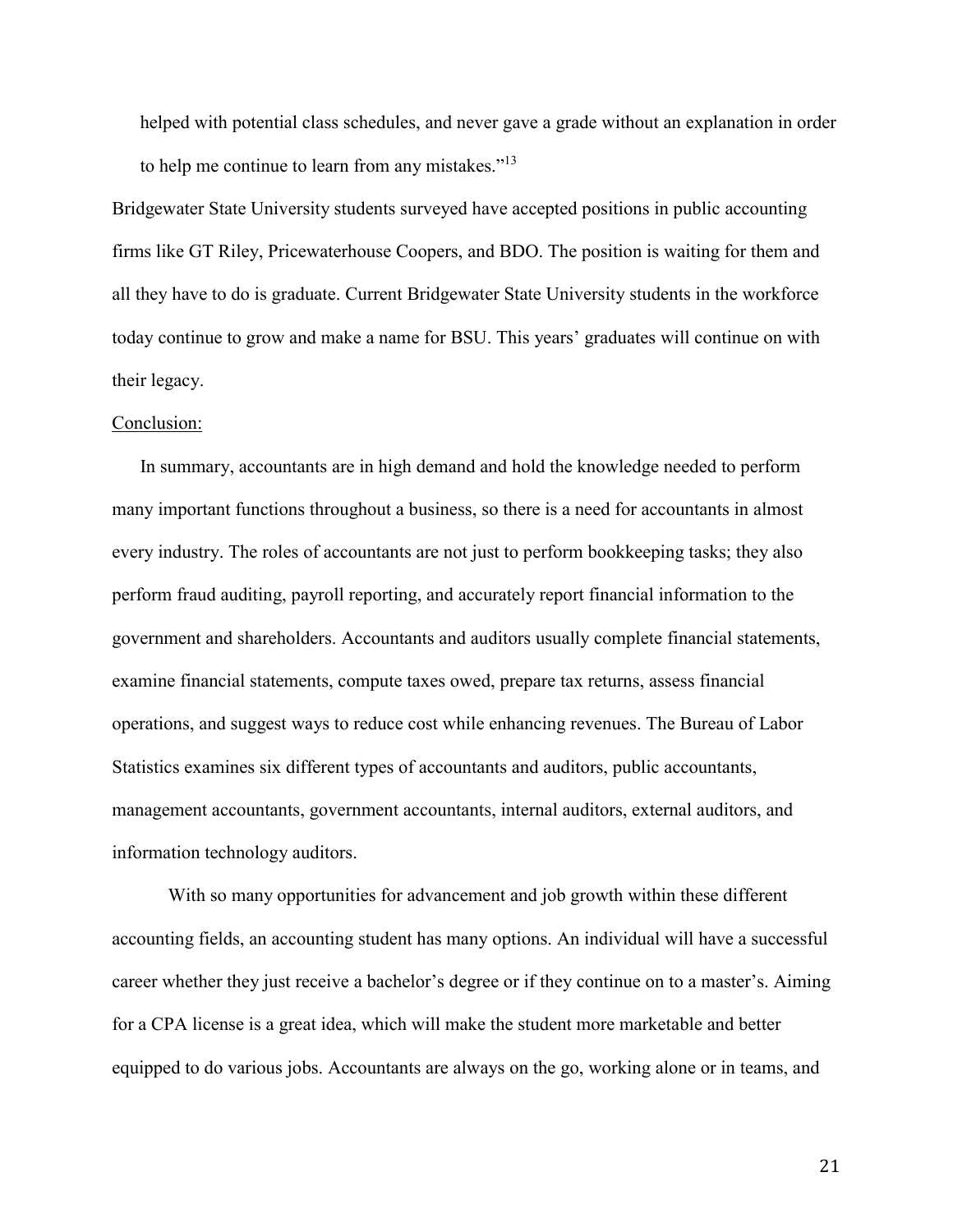often more than forty hours a week, so students must see that any position they are vying for needs to work with their ideal work life balance, especially because they will be very well compensated. If an individual is looking for a long stable career with a competitive salary, accounting is the way to go.

When studying accounting, a student's ultimate goal is to obtain a career. Different companies and career paths look for different attributes and characteristics in an individual. It is important that students are aware of company hiring criteria so that they may fit it.

Human recourses personnel have confirmed what is important when looking at a resume and the attributes that make a prospect desirable. Across the board, no matter if there is a large or small accounting firm, the most appealing characteristics one possesses is that they are eligible and willing to sit for the CPA exam, they have a 3.0 GPA or higher, and that the individual has past working experience. An individual must also have a strong personality, posses communication skills, work well with others, and be computer savvy.

Bridgewater Sate University educators set their students up for success with the tools and recourses they provide during a student's college career. BSU's accounting program is just as competitive as any other. The Accounting and Finance Department faculty harbors individuals with tremendous experience in the field. Bridgewater State University professors agree that a strong foundation in accounting, a high GPA, a strong work ethic and the ability to work independently, the desire to pursue a CPA license, and involvement on and off campus sets one student apart from another, and sets BSU students apart from other universities. This is because professors utilize case studies, team projects, and Microsoft Office in almost every class. Students have learned to be self-sufficient and are prepared for "life long education" in the everchanging workforce. BSU students are well prepared for the workforce because a core part of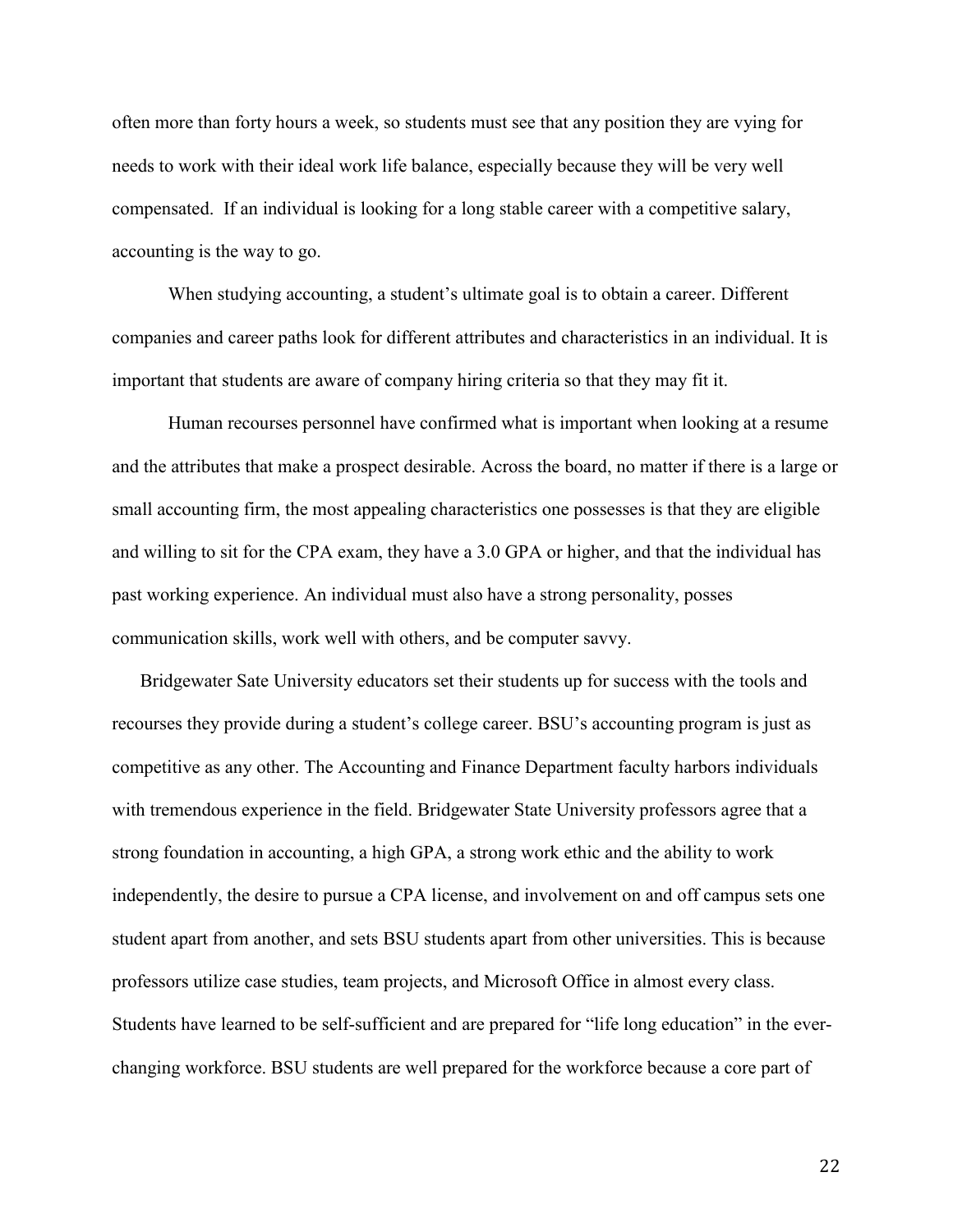Bridgewater State University's curriculum, writing and researching, is often missed from other business programs. Professors are also willing to go out of their way to aid students whether it be job search, letter of recommendation, or advice.

Career Services' goal is to help transition an individual from student to professional. Career Services provides so many amazing opportunities that fit into the student's goal. They provide one on one consulting and various different events for the three stages of looking for an internship or job: the preparation and search, the preparation and interview, and the follow-up and acceptance. They hold two Career Fairs each academic school year, and provide more than four different kinds of workshops. They also have a website dedicated to connecting students with employers. They host open hours for resume reviews, offer a Job Shadow program, and an "Etiquette Dinner" program. When utilized correctly, students will have a successful and stressfree graduation.

Bridgewater State University students are extremely confident in their standing. They work hard to keep their GPA above a 3.0 and get involved in on campus clubs and events. Students are working every day to obtain the attributes that recruiters look for. Students feel confident because of the energy professors and Career Services staff invest in them. They have prepared them in every way by providing tools and resources for whatever, whenever, no matter what. The future is bright for Bridgewater State University accounting students as we continue to grow and obtain positions once thought impossible, but now, within arms reach.

As my research shows, the goal of this thesis is to leave the reader more knowledgeable about accounting careers in general and how Bridgewater State University students obtain them. When finished reading, the reader should know what kind of careers one may find in accounting, what traits employers look for when looking at accounting students, what Bridgewater State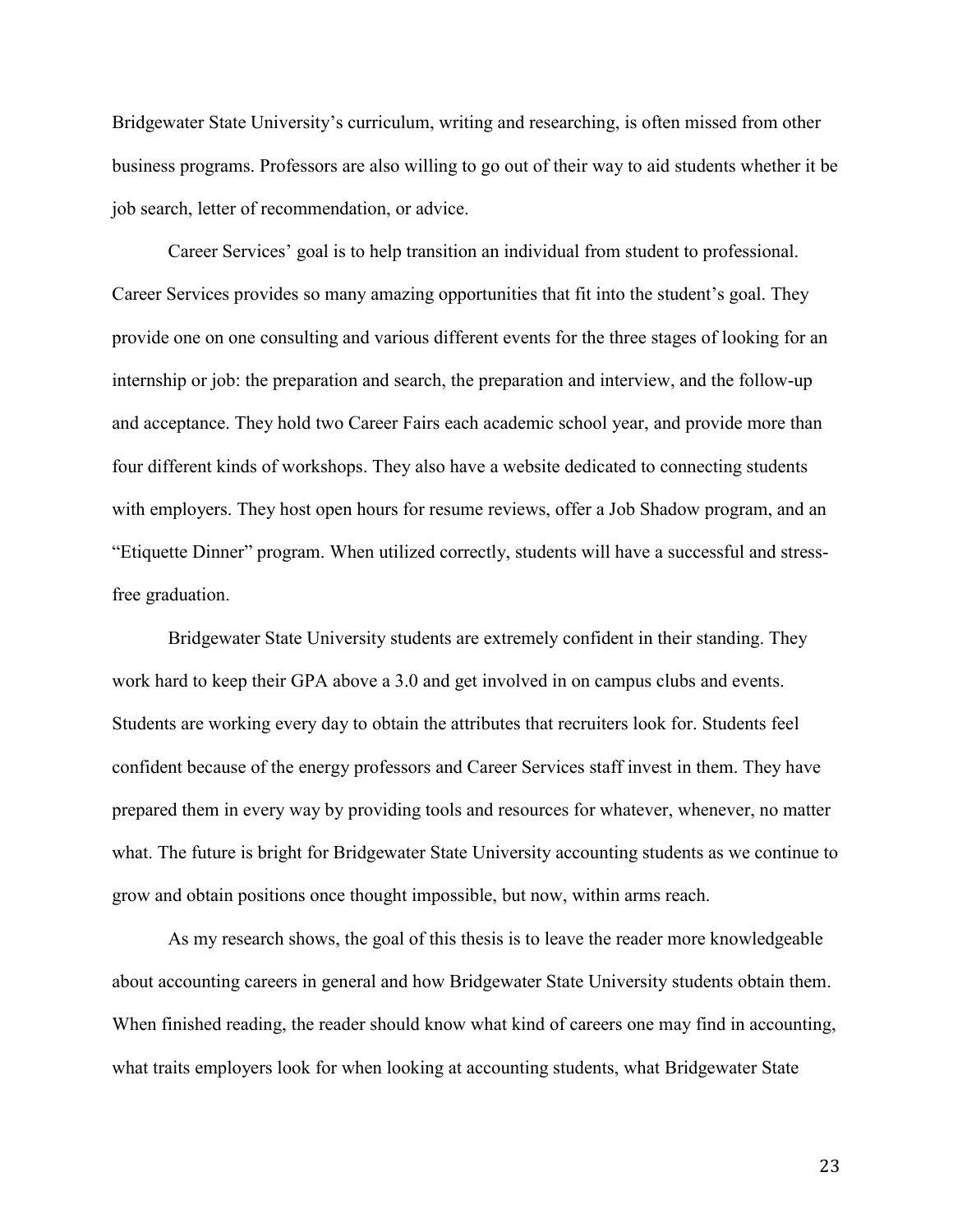University does for students to keep them up to par with what employers look for, and how well they, if they are an accounting student, stand in the eyes of an employer. If a student does not know what job they may obtain with an accounting degree, after reading this paper, the hope is that the student sees that their possibilities are endless when looking at what career path they may take, and also has clear cut information to guide their desire for a position off of. Accounting students have an important place in the job market.